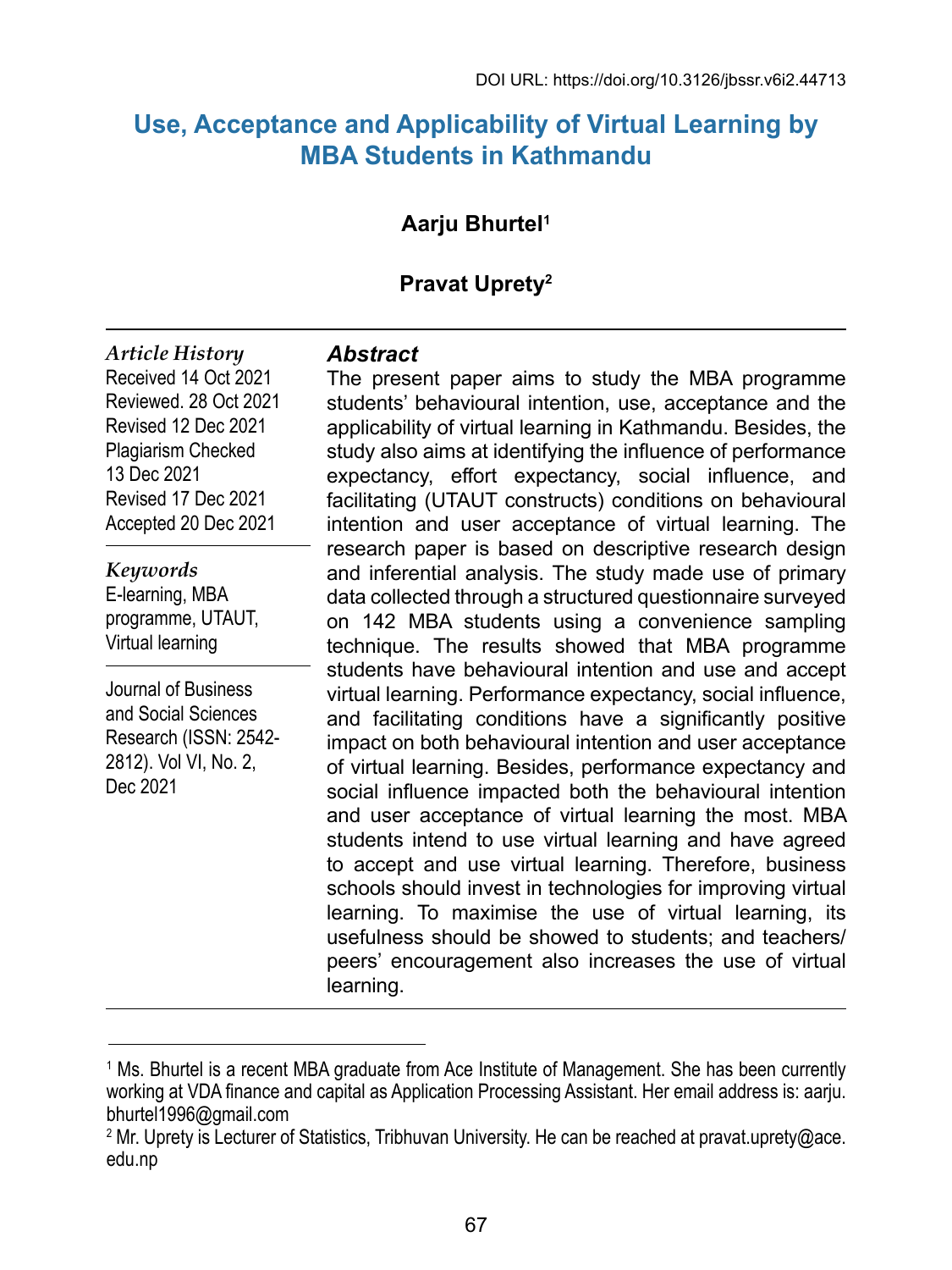### **INTRODUCTION AND STUDY OBJECTIVES**

Online learning has become a popular mode for teaching and learning (Pituch & Lee, 2006). Virtual learning presents a number of opportunities to schools and learners such as time and location flexibility, self-paced and studentcentred, cost-effective, available to global learners, unlimited access to learning materials and knowledge, and digital storage for knowledge resharing and re-use (Zhang, Zhao, Zhou, & Nunamaker, 2004). Given the advantages, e-learning has grown significantly over the last decade [\(Koksal, 2020\)](#page-17-0).

However, considering the recent corona virus pandemic, unsurprisingly, the demand for virtual learning has skyrocketed [\(DeVaney,](#page-16-0) [Shimshon, Rascoff, & Maggioncalda,](#page-16-0) [2020\).](#page-16-0) Many educational institutions around the globe are being forced for experimentation with remote teaching [\(Govindarajan & Srivastava, 2020\)](#page-16-1) as educational institutions are unable to deliver on-campus learning. Since many schools are fully shifted to online classes, this time provide researchers and academicians with great a opportunity to explore what virtual learning has to offer. Educational institutions can explore during this experimentation with virtual learning, which part of course/program can be substituted, which parts can be supplemented, and which parts can be complimented by digital technologies [\(Govindarajan & Srivastava, 2020\)](#page-16-1). So, instead of returning to the classroom and continuing the status-

quo, maybe there will be a better alternative, where e-learning and the traditional classroom will form a union, compensating for one where the other lacks. In addition, there is a good chance that even after pandemic subsides, virtual learning will remain [\(DeVaney et al., 2020\)](#page-16-0)

Most of the educational institutions have shifted to online classes to ensure academic continuity to students and Nepalese educational institutions are no exception [\(Poudel, 2020\)](#page-17-1). Furthermore, this period is a great opportunity to country like Nepal to build a more digital learning environment and equip the teaching faculties [\(Poudel, 2020\).](#page-17-1)

This experimentation period provides the opportunity to find the answer on how educational institutions can incorporate technology successfully for a better learning process in the future. However, to answer these questions, first of all, there is a need to research the behavioural attitude of students toward virtual learning, their intention to use virtual learning in the future and their acceptance of virtual learning system. As with any technology, mere implementation of technology is not enough to determine the success of the system but, there has to be actual use and acceptance of the system among users [\(Venkatesh, Morris, Davis, &](#page-18-0) [Davis, 2003\)](#page-18-0).

Therefore, the present research paper has tried to examine the behavioural intention, and the user acceptance of virtual learning by MBA programme students in Kathmandu.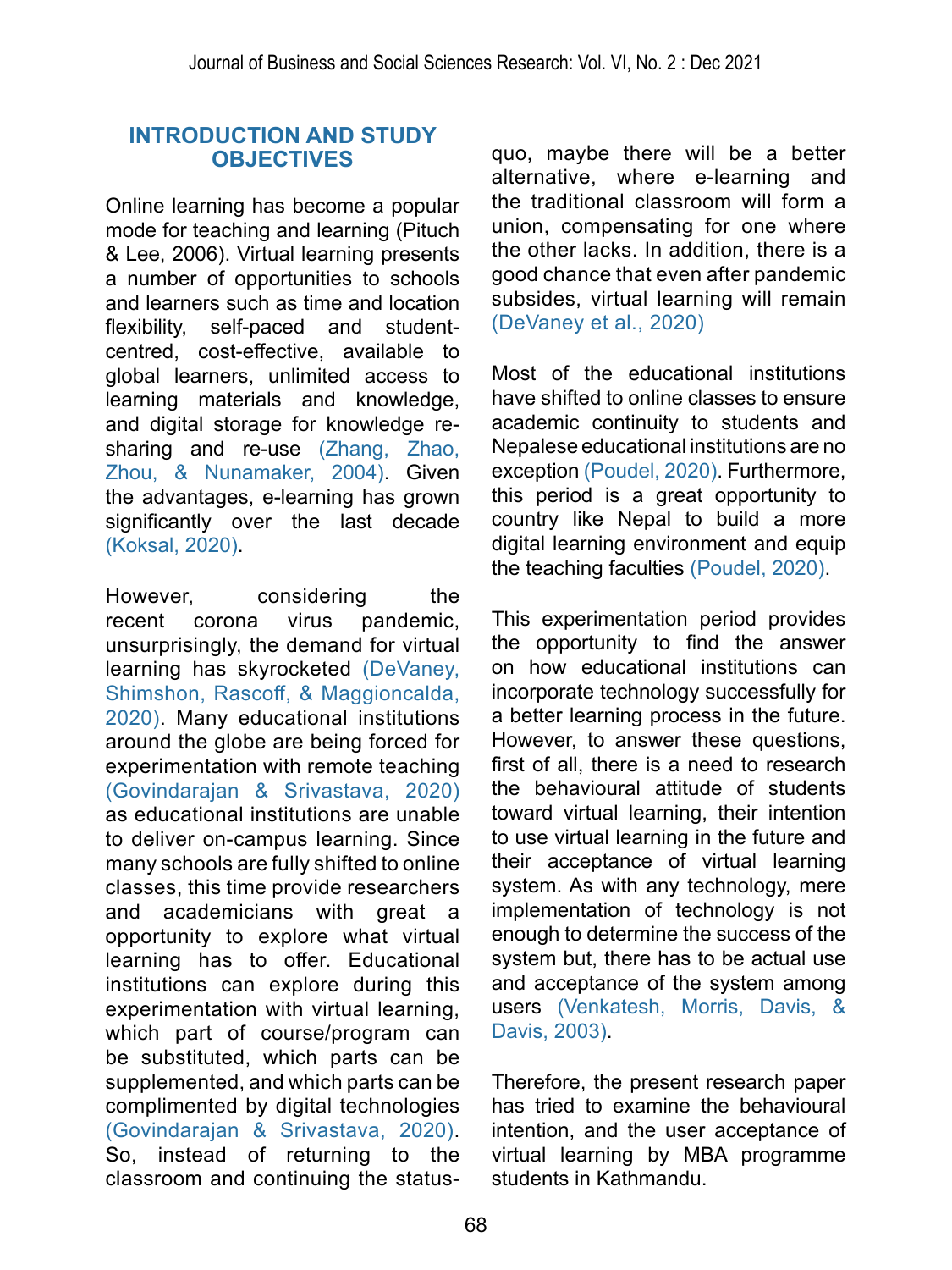To answer the question of use and acceptance of virtual learning, technology acceptance model can be used to study it. Many studies have been conducted to study user acceptance of e-learning using technology acceptance model (Zhang et al., 2010; Liao, Shim, & Luo, 2004; Martins & Kellarmanns, 2004; Raaij & Schepers, 2008; Pynoo et al., 2011; Salloum & Shalan, 2019). In this study, popular models of technology acceptance models such as TAM (Technology Acceptance Model), TAM2, and UTAUT (Unified theory of Acceptance and Use of Technology) are analysed.

The UTAUT model is a [technology](https://en.wikipedia.org/wiki/Technology_acceptance_model)  [acceptance model](https://en.wikipedia.org/wiki/Technology_acceptance_model) developed by [Venkatesh et al. \(2003\).](#page-17-2) The UTAUT model aims to explain behavioural intentions of users to use an [information](https://en.wikipedia.org/wiki/Information_systems)  [system](https://en.wikipedia.org/wiki/Information_systems) and user acceptance. The model has four variables; performance expectancy, effort expectancy, [social](https://en.wikipedia.org/wiki/Social_influence)  [influence](https://en.wikipedia.org/wiki/Social_influence), and facilitating conditions that affect behavioural intention of user and acceptance of any technology. Performance expectancy, effort expectancy, and social influence directly explain the user behavioural intention. Facilitating conditions determines the user acceptance directly. Gender, age, experience, and voluntariness of use are moderating variable that moderate the impact of four independent variables on dependent variable [\(Venkatesh et](#page-18-0)  [al., 2003\)](#page-18-0) The UTAUT model is used as theoretical framework to investigate the determination of user acceptance of virtual learning.

In the context of Nepal, only handful of research works has been done to study

virtual learning [\(Pageni, 2016;](#page-17-3) [Poddar,](#page-17-4)  [2020\).](#page-17-4) Besides this, during the present study, no research was found that investigated or explained behavioural intention and acceptance of virtual learning using technology acceptance models such as UTAUT. Based on these facts, the study aims to focus on the following objectives.

- $\triangleright$  To identify the behavioural intention to use virtual learning by MBA programme students, and determine the acceptance level of virtual learning by MBA programme students,
- $\triangleright$  To identify the impact of performance expectancy, effort expectancy, social influence, and facilitating conditions on the behavioural intention of virtual learning by MBA programme students, and
- $\triangleright$  To analyse the impact of performance expectancy, effort expectancy, social influence, and facilitating conditions on the acceptance of virtual learning among MBA programme students.

The overall purpose of this study is to explore MBA programme students' intention and their acceptance of virtual learning. In this study, the term 'e-learning' and 'virtual learning' is used interchangeably.

This paper is organised into five parts. The second part reviews the existing literature. The third part describes the research methodology. The fourth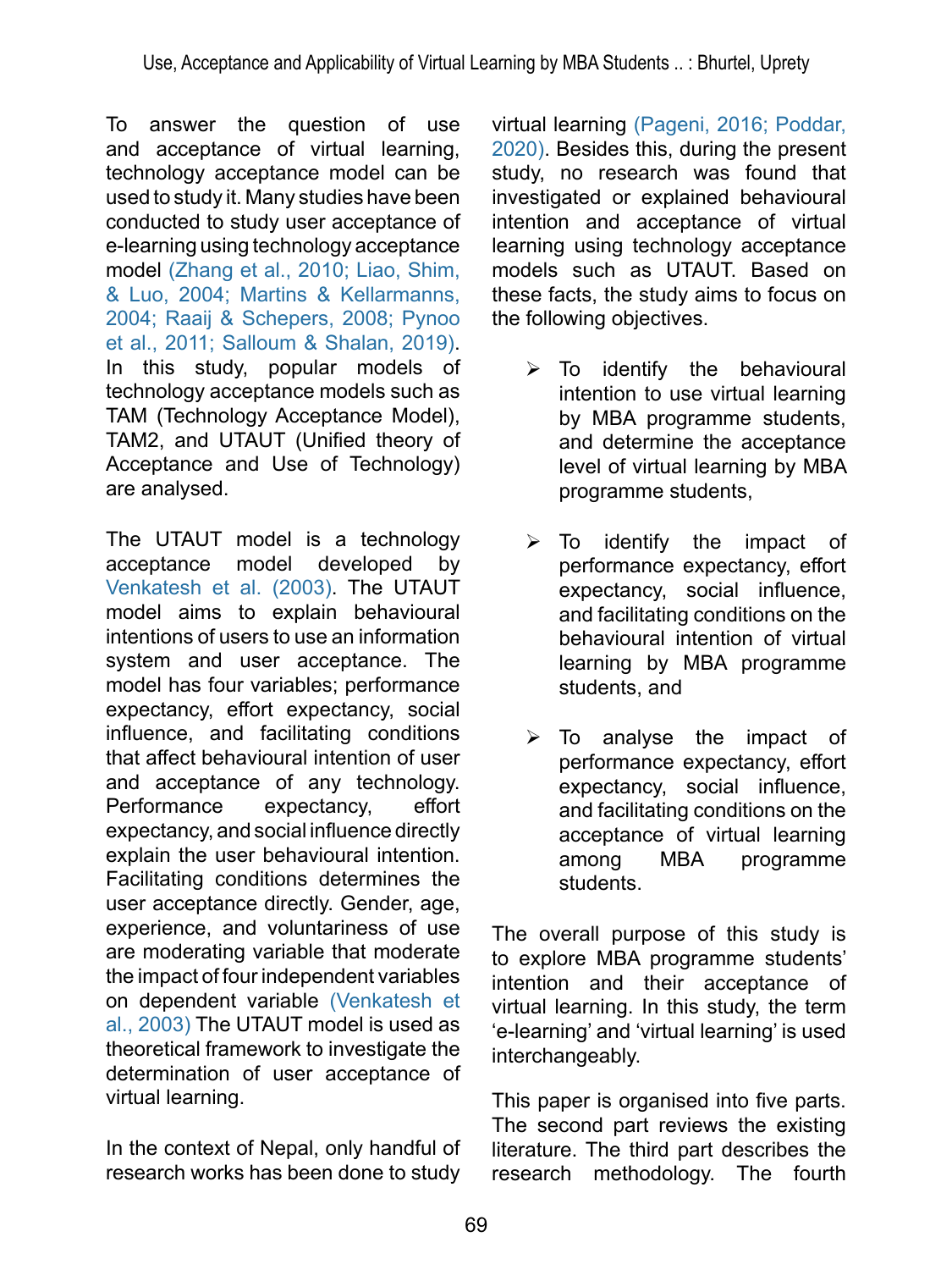part present and analyses the data collection and finally last part provides the conclusion of the study.

## **REVIEW OF LITERATURE**

This section presents the literature related to the studied topic.

#### *Review of conceptual framework*

#### *E-learning and Advantages*

E-learning is defined as technologybased learning through network technologies (Zhang et al., 2004). Also, [Clark and Mayer \(2016\)](#page-16-2) have defined virtual learning/e-learning as instruction delivered on an electronic device such as a laptop, a tablet, a smartphone that supports learning. In their book e-learning is classified as asynchronous and synchronous.

First, the asynchronous e-learning form is typically self-paced that allows learners to access study -resources at any time or location on their own and is supported by email and discussion board [\(Hratinski, 2008\)](#page-16-3). Second, [Clark and Mayer \(2016\)](#page-16-2) have defined synchronous e-learning as a system designed for real-time instructor-led sessions such as virtual classrooms or webinars that allow instant feedback and interaction. In addition to time, location, and pace flexibility, e-learning is also cost-effective. E learning saves travel costs and offers content to the maximum number of students without expanding the institution's infrastructure, such as buildings [\(Arkorful & Abaidoo, 2015\).](#page--1-0)

Despite the growing scope of e-learning, there are disadvantages as well. The major disadvantages are that students do not feel the sense of community/ real campus life experience, lack of social interaction. Also, e-learning is not effective in all courses such as medical science (Zhang et al., 2004; [Haythornthwaite, 2002;](#page-16-4) [Arkorful &](#page-16-5) [Abaidoo,2015\).](#page-16-5)

Some research works argue e-learning can fully supplement traditional faceto-face classroom while others argue e-learning is not as effective. There is no simple answer as a lot of factors come into play such as students' profile, discipline, etc. However, most of them agree that e-learning does complement and enhance traditional F2F(Face-to-face) learning (Zhang et al., 2006). Given the advantages, many schools and universities have invested considerable resources in the virtual learning system. However, the benefits cannot be realised if learners do not use and accept it [\(Pituch & Lee, 2006\)](#page-17-5). As with the implementation of any new information technology, students' use and acceptance are essential to the successful implementation of a virtual learning system [\(Raaij & Schepers,](#page-17-6) [2008\).](#page-17-6)

### *Technology Acceptance Models*

There are many technology-acceptance models such as TRA, TAM/TAM2, the Motivational Model, the Theory if Planned Behaviour, the Model of PC Utilization, the Innovation Diffusion Theory, and the Social Cognitive Theory [\(Venkatesh et al., 2003\).](#page-18-0) These models explain user adoption of new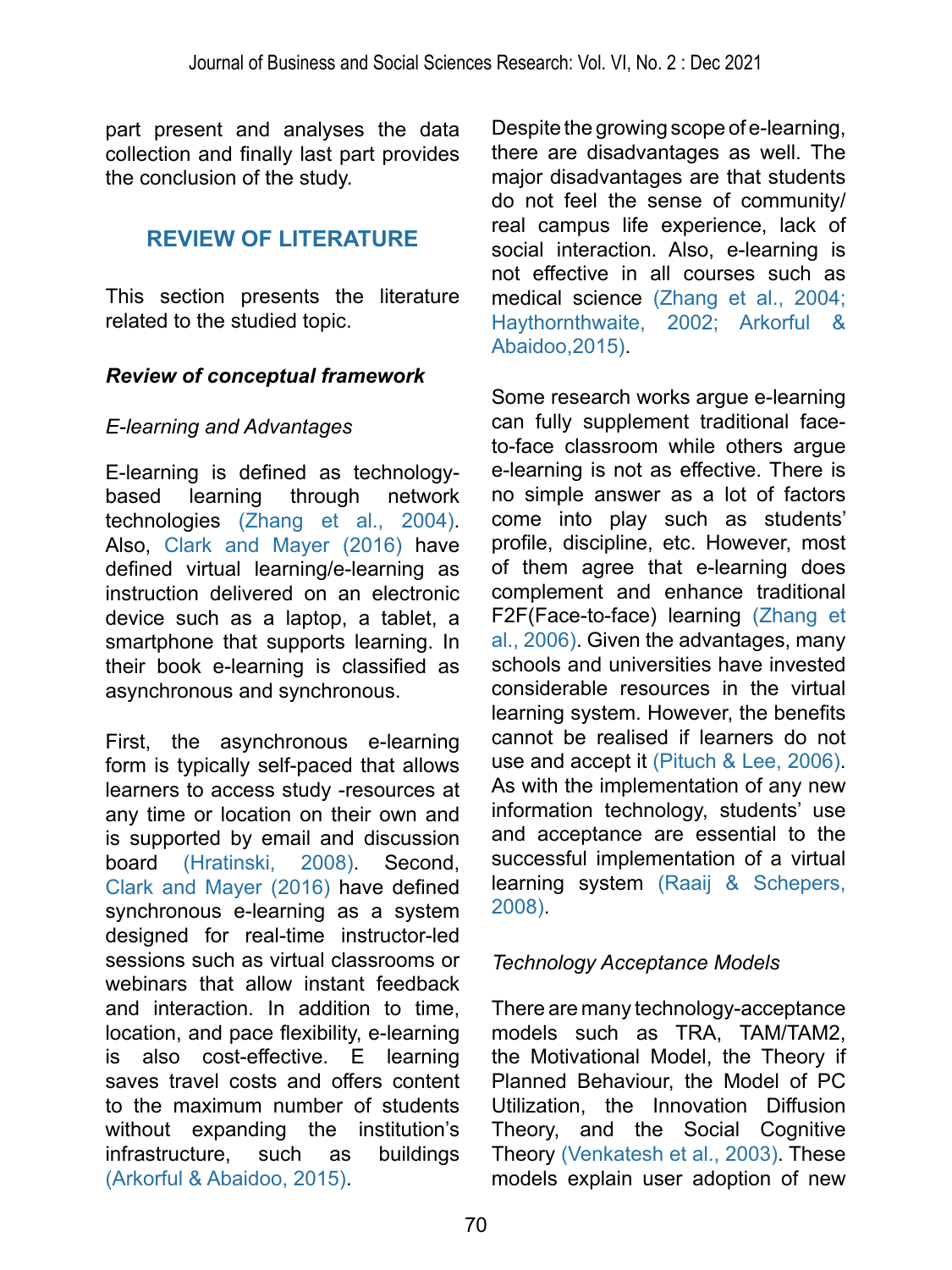

Figure 1. *UTAUT Model Note. Based on Venkatesh et al.,2003*

technologies and have introduced variables that affect user acceptance. TAM is a leading model in explaining and predicting system use [\(Chuttar,](#page-16-6)  [2009\).](#page-16-6) Davis (1989) developed the TAM model by adopting the TRA model to the context of user acceptance of information systems. TRA is the first technology acceptance model in the literature. TRA was initially developed in 1980. Since, it has been revised many times, eventually becoming its current and most comprehensive model in 2003, as UTAUT.

All these eight models and theoretical framework were examined, and the most important features of these models were combined to develop a Unified Model for Understanding Technology Acceptance (UTAUT) [\(Venkatesh et al.,](#page-18-0)  [2003\)](#page-18-0) They have come up with four main constructs: performance expectancy, effort expectancy, social influence and facilitating conditions. The model has four moderating variables: age, gender, experience and voluntariness of use to explain and predict system use. It seems reasonable to use UTAUT

model as a theoretical framework in this study as UTAUT contains all the salient features of eight models. Moreover, many researchers have used UTAUT in educational settings (Zhang et al., 2010; [Liao, Shim, &](#page-17-7)  [Luo, 2004;](#page-17-7) Martins & Kellarmanns, 2004; [Raaij & Schepers, 2008;](#page-17-6) [Pynoo](#page-17-8)  [et al, 2011;](#page-17-8) Salloum & Shalan, 2019). Therefore, to understand factors affecting behavioural intention and user acceptance of virtual learning by MBA programme students the UTAUT model was used.

### *Review of Related Studies*

Over the years, numbers of researchers have tested UTAUT model in various context, however few research have been done in the context of user acceptance of e-learning/online learning/virtual learning. Among them, the earliest research of user acceptance of web-based learning was conducted by [Liao et al., \(2004\).](#page-17-7) They conducted their research on Student Acceptance of the Web-based learning Environment of Undergraduate IS course by using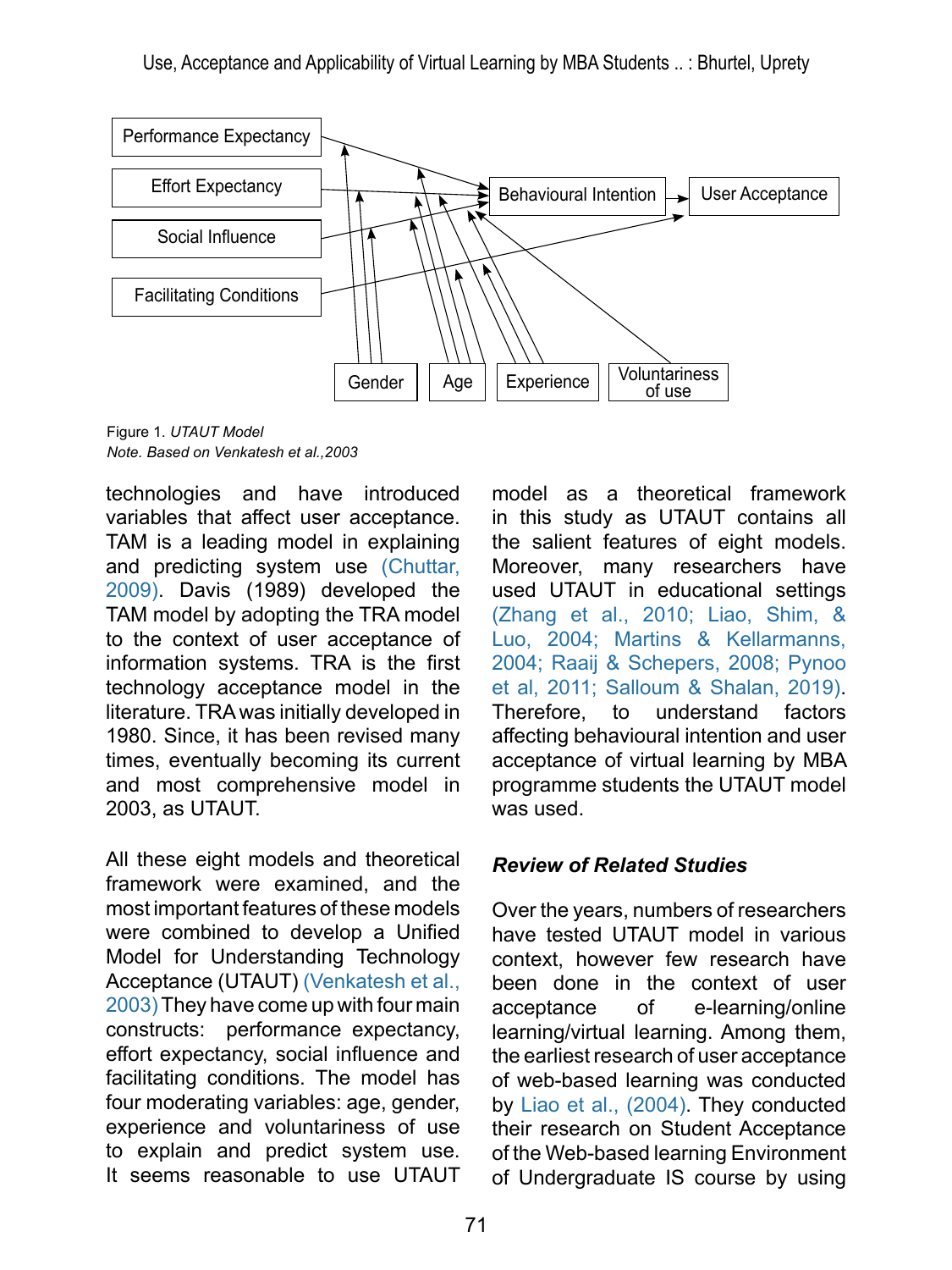UTAUT framework in voluntary. The study discovered that performance expectancy and social influence had a more significant impact on behavioural intention than effort expectancy. Also, facilitating conditions had a significant impact on use behaviour which is consistent with UTAUT model. They also state that UTAUT model can be used to evaluate user acceptance of web-based learning environment.

[Raaij and Schepers \(2008\)](#page-17-6) critically studied the use and acceptance of virtual learning environment in China to validate and understand technology acceptance in a collectivistic culture. The study tested extended TAM2 with computer anxiety and personal innovativeness. The study found that perceived usefulness directly impacts the use of virtual learning environment. The perceived ease of use and the subjective norm (same to social influence) has only an indirect effect via perceived usefulness. The results indicated that technology acceptance model hold just as well in Chinese setting with collective culture, as they do in western countries with individualistic culture. [Sumak, Polancic, and Hericko](#page-17-9) [\(2010\)](#page-17-9) conducted a study of a virtual learning environment using the UTAUT as a ground theory to validate the UTAUT model in the context of e-learning setting. Authors have also included attitude toward using as an additional construct. They have found that PE and SI have a significant impact on the students' attitude towards using Moodle, PE being the strongest determinant. Meanwhile, the results showed no influence of EE (Effort Expectancy on students' attitude.

On the other hand, they found that there was no significant influence PE (Performance Expectancy), EE, and attitude towards using on behavioural intention. However, social influence did determine the behavioural intention of the students' according to the results. The study found that the behavioural intention and facilitating conditions have an impact on the actual use of the system, behavioural intention being the stronger indicator.

[Pynoo et al. \(2011\)](#page-17-8) conducted research investigating the secondary school teacher's acceptance of the digital learning environment. Their study found that performance expectancy is the main predictor of Digital Learning Environment acceptance, and effort expectancy is subordinate to performance expectancy. They also found that facilitating condition has indirect influence, rather than direct influence as suggested by [Venkateshet](#page-18-0) [al., \(2003\).](#page-18-0) In addition, facilitating conditions perhaps have a significant indirect impact on user acceptance via performance expectancy and effort expectancy. [Hsu \(2012\)](#page-16-7) investigated the students' use and acceptance of Moodle, adopting the UTAUT model. Three independent variables: performance expectancy, effort expectancy, and social influence have a significant impact on the behaviour intention of students to use the Moodle. However, social influence has the most significant impact on behavioural intention, which is consistent with the results of Sumak et al. The study claims that facilitating condition is not a salient predictor of acceptance of technology in the advanced information infrastructure community such as Taiwan. The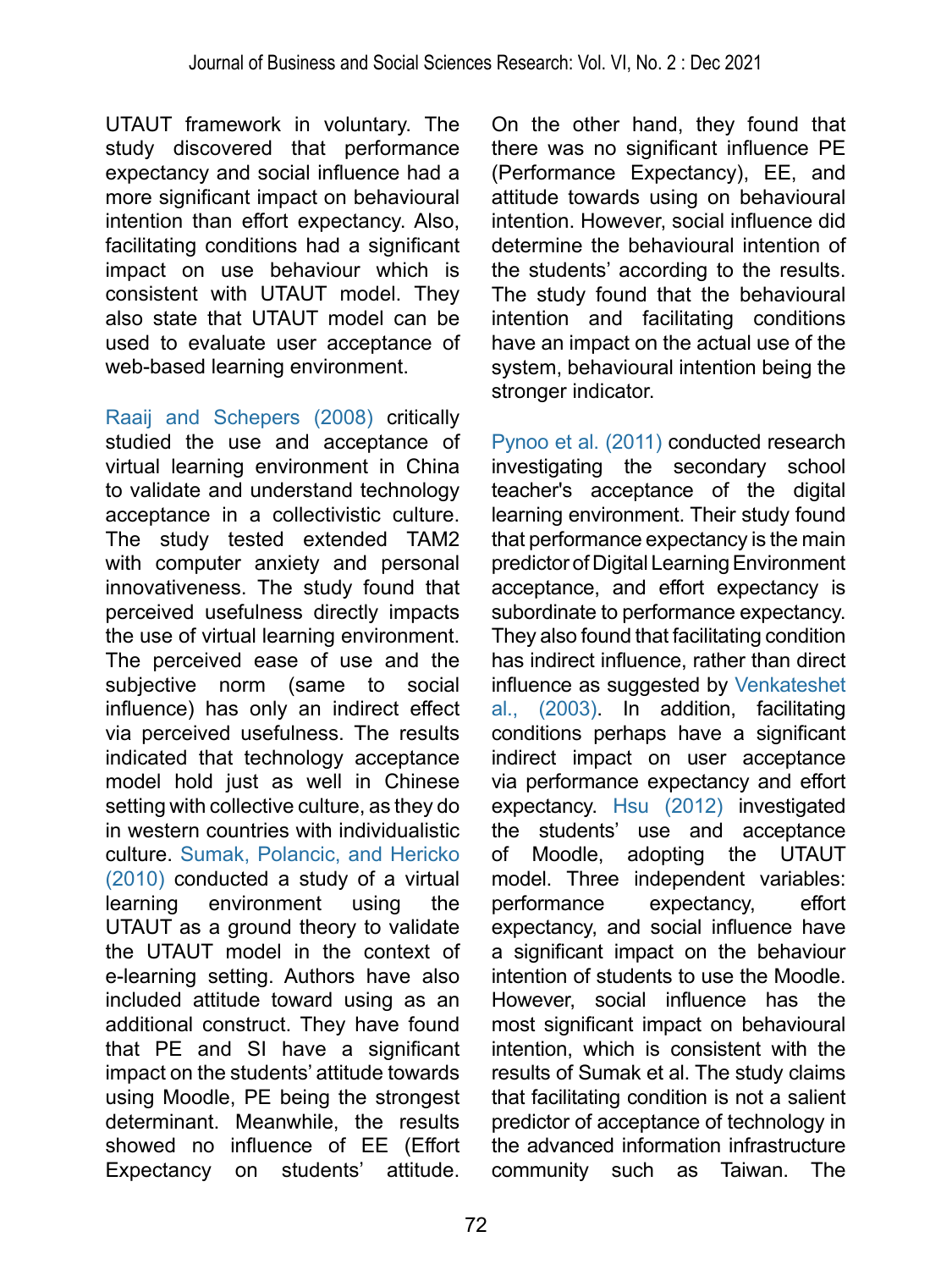students' behavioural intention significantly determines the actual use of any technology, in this case, Moodle.

[Tan \(2013\)](#page-17-10) conducted a study regarding the students' acceptance and use of English e-learning websites using the UTAUT model eliminating moderating variables. The results of the study were consistent with the UTAUT model; performance expectancy, effort expectancy, and social influence had an impact on users' behavioural intention and in turn the use of the website. In addition, facilitating conditions also had an impact on the use of websites. The study suggested that UTAUT can be used to study user acceptance. Yang, Feng, and Macleod (2017) observed that user adoption of cloud computing in education was slow and in its early phase despite the advantages and positive prospects of cloud computing. Therefore, they conducted a study to understand the college students' acceptance of cloud classrooms in flipped instruction by integrating UTAUT and connected classrooms climate. The study has found that effort expectancy, social influence has a significant and positive relationship with the respondents' user acceptance of the cloud classrooms. However, the study has found that performance expectancy and facilitating conditions have no significant impact on user acceptance of cloud classrooms. [Vidanagama \(2016\)](#page-18-1) investigated the user acceptance of e-learning among undergraduates in Sri Lanka using Technology Acceptance Model. The objective of the study was to examine variables to consider when universities in Sri Lanka consider investing in

an e-learning system. Results of the study indicate that positive attitude towards using is important to students' behavioural intention to use e-learning. Perceived ease of use (equivalent to effort expectancy) is more important than perceived usefulness (equivalent to performance expectancy) when it comes to positive attitude towards using e-learning. And in turn, the facilitating conditions make e-learning more easier for students to use. Therefore, the study suggested that facilitating conditions would increase the ease of use, which in turn would increase the positive attitude towards using and which finally impacts the behavioural intention of students to use e-learning.

Salloum and Shaalan (2019) examined the factors that impact student acceptance of e-learning systems in higher education using the UTAUT model. The purpose of the study was to explore the user acceptance of e-learning among UAE (United Arab Emirate) students. The results indicated that the performance expectancy and social impacts behavioural intention positively. However, there was no significant impact of the effort expectancy on behavioural intention. The results show that facilitating conditions and behavioural intention positively impact user behaviour. The obtained results corroborate the UTAUT theory in the context of e-learning.

### *E-learning in Nepal*

Education in Nepal is largely dominated by face-to-face tutoring and Nepalese universities have not yet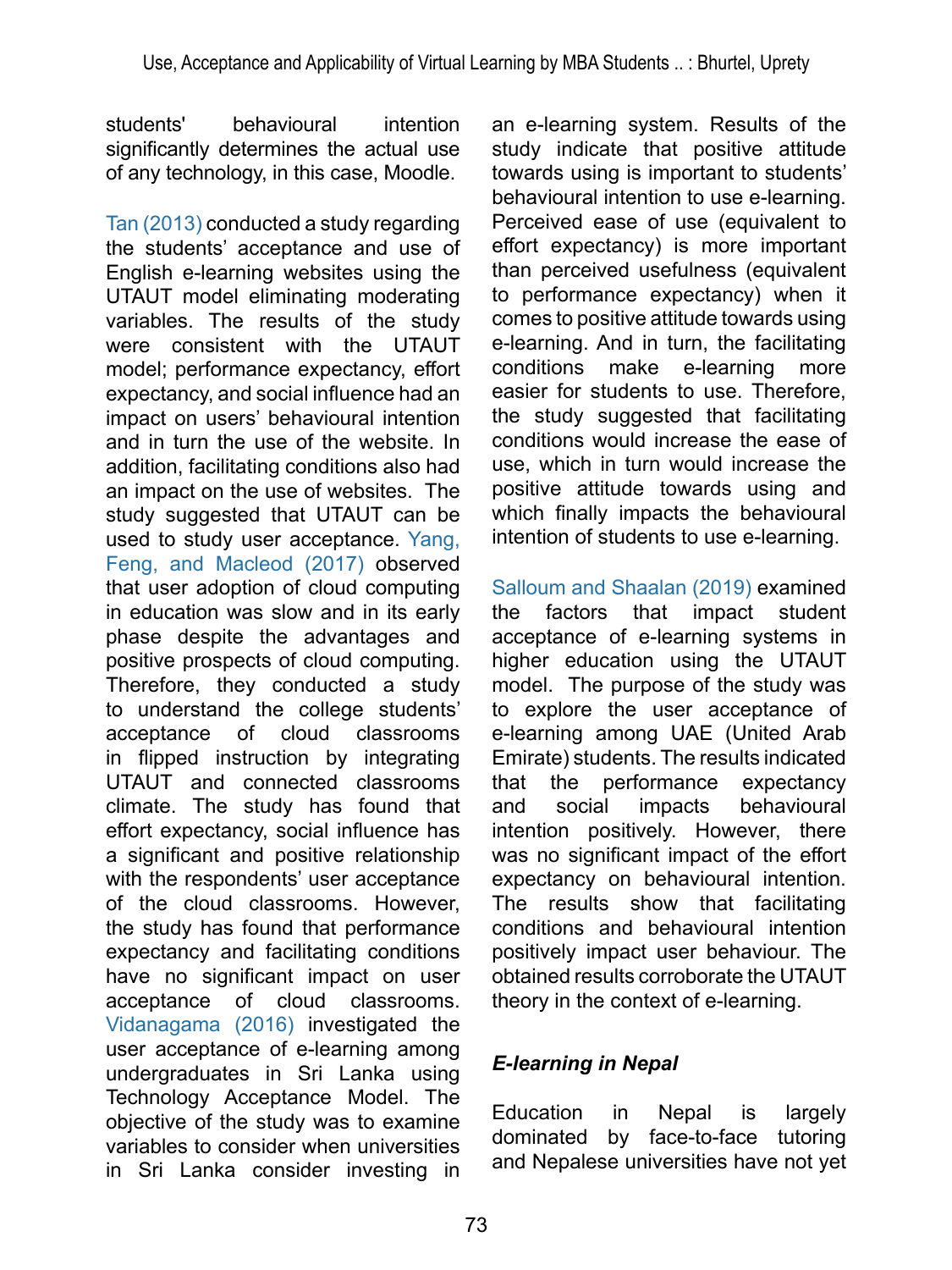institutionalised technology integrated practices [\(Pangeni, 2016\)](#page-17-3). However, Nepal Open University, established in 2016, offers full-fledged online academic degrees and has formally institutionalised the online learning system in Nepal [\(Sthapit & Shrestha,](#page-17-11) [2020\).](#page-17-11) Two other universities of Nepal; Tribhuvan University (TU) and the Kathmandu University (KU) also offer Open and Distance Learning (ODL), though, for a limited number of bachelors and master's programme [\(Pangeni, 2016\).](#page-17-3) As internet penetration and the awareness and knowledge of technological devices are increasing,<br>e-learning is slowly yet steadily slowly yet steadily developing in Nepal [\(Poddar, 2018\).](#page-17-4)

[Sthapit and Shrestha \(2020\)](#page-17-11) found that management students' experience with the online classes was equivalent to that with their previous face-to-face classes. The study also discovered that Nepalese students view face to face classroom learning and e-learning as similar in terms of acquiring knowledge [\(Sthapit & Shrestha, 2020\)](#page-17-11). Yet a very limited option is available for Nepalese students who prefer online education in comparison to face-to-face learning options. However, in 2020 the use of e-learning has skyrocketed due to the COVID-19 outbreak and schools offering only face to face have also shifted to online learning.

However, there are a lot of challenges that needs to be overcome in order to develop e-learning as there is this stigma that e-learning is very expensive, and not as interactive as physical classes, and the inability of government to incorporate e-learning

in community schools, only private institutions are investing e-learning [\(Poddar, 2018\)](#page-17-4). Moreover, there is also concern about the digital divide as many households; especially in rural areas do not have access to computers and other electronic devices, let alone internet facilities [\(Ghimire, 2020\)](#page-16-8). Furthermore, many believe that the digital divide could leave students from less privileged communities worse off [\(Ghimire, 2020\).](#page-16-8)

However, despite the challenges, due to the covid-19 outbreak, Nepal Government has also come up with e-learning platforms such as 'Sikai Chautari' to facilitate students from grades 1 to 10 (Sapkota, 2020). Ministry of Education Nepal has appealed to educational institutions to start classes through the alternative system and encouraged online teaching (Dahal, 2020). With many challenges and no preparation, schools and colleges in Nepal have still adopted the online classes, students and teachers are adapting [\(Ghimire, 2020\).](#page-16-8) Nevertheless, this time provides us with data to further research about the opportunities that e-learning can offer and the information necessary to digitise the education. However, first, the use and acceptance of virtual earning and its determining factors need to be investigated.

### *Theoretical Framework*

The theoretical framework is adopted from the UTAUT (Unified theory of acceptance and use of technology) model. The theoretical framework for the study is presented in figure 1. Over the years' strong empirical support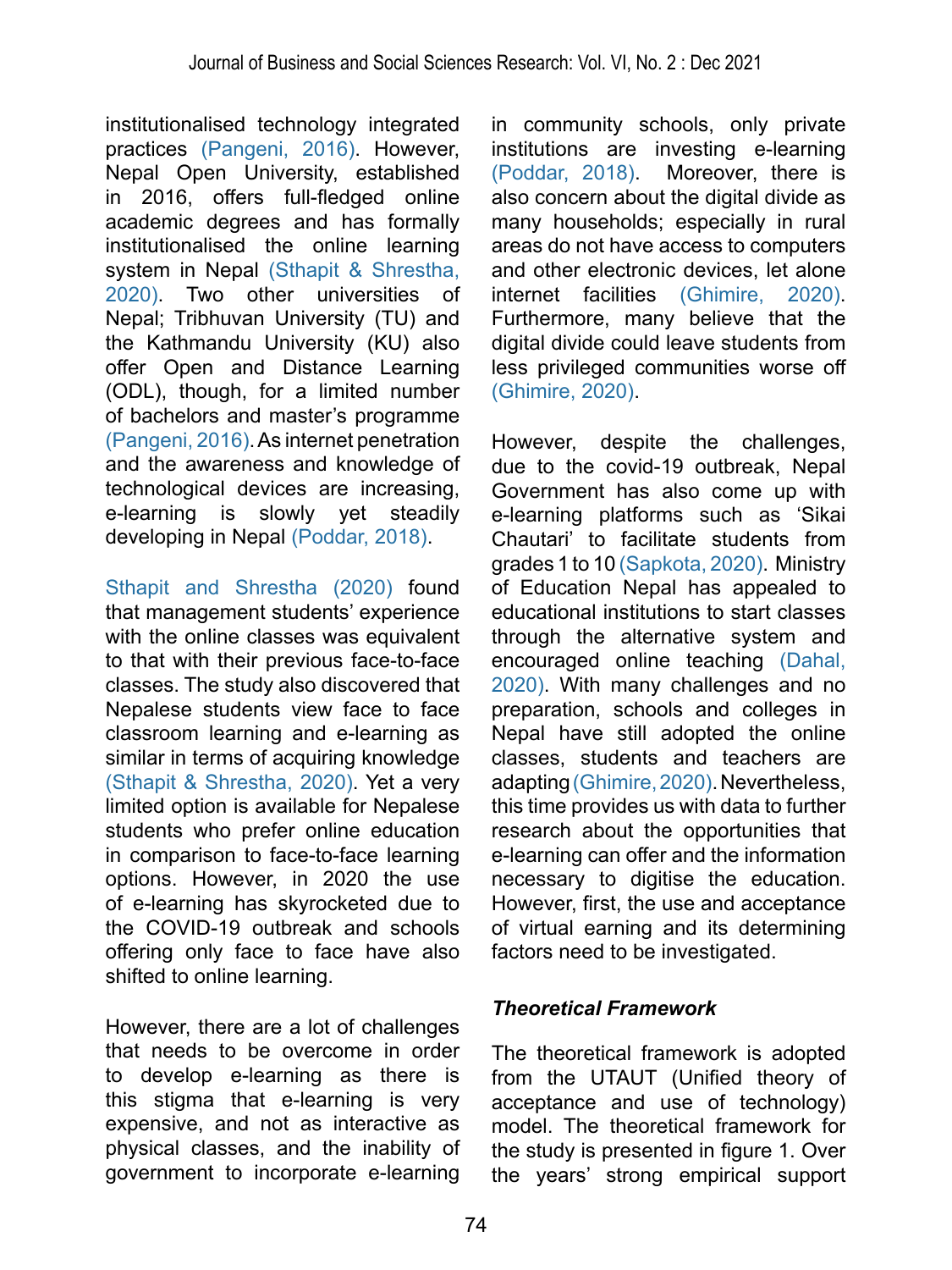Performance Expectancy Effort Expectancy Social Influence Facilitating Conditions Behavioural Intention User Acceptance

Independent Variables Dependent Variables

Figure 2. *Theoretical Framework*

has been established and considered UTAUT good model to study user acceptance of virtual learning in educational settings [\(Sumak et al.,](#page-17-9)  [2010;](#page-17-9) [Pynoo et al., 2011;](#page-17-8) [Tan, 2013;](#page-17-10) Salloum & Shaalan, 2019).

There are two dependent variables which comprises of behavioural intention and user acceptance. Behavioural intention measures whether respondents intend to use e-learning during their coursework and in the future. User acceptance measures whether the respondents accept virtual learning, for instance, to what degree respondents find virtual learning to be interesting, whether respondents think virtual learning to be a good idea, and to what extent respondents have a favourable attitude towards virtual learning.

Independent variables comprise performance expectancy, effort expectancy, social influence, and facilitating conditions. Performance expectancy measures to what extent

respondents perceive e-learning to be useful, to increases their productivity, to increase their chances of getting good result, and to enable them to complete tasks quickly. Effort expectancy measures to what degree respondents perceive e-learning to be easy to use, learn, and understand. Social influence measures whether respondents such as teachers, peers, parents, and schools consider e-learning as important/ fashionable. Facilitating conditions measure whether the respondents have necessary resources, skills, and assistance to attend virtual classes.

### **RESEARCH METHODS**

The study has implemented a descriptive research design as it has used structure questionnaire design to achieve the aim of the exploring the MBA programme students' behavioural intention and acceptance of virtual learning. This study has used descriptive research design for fact-finding and to identify adequate information about UTAUT constructs and the behavioural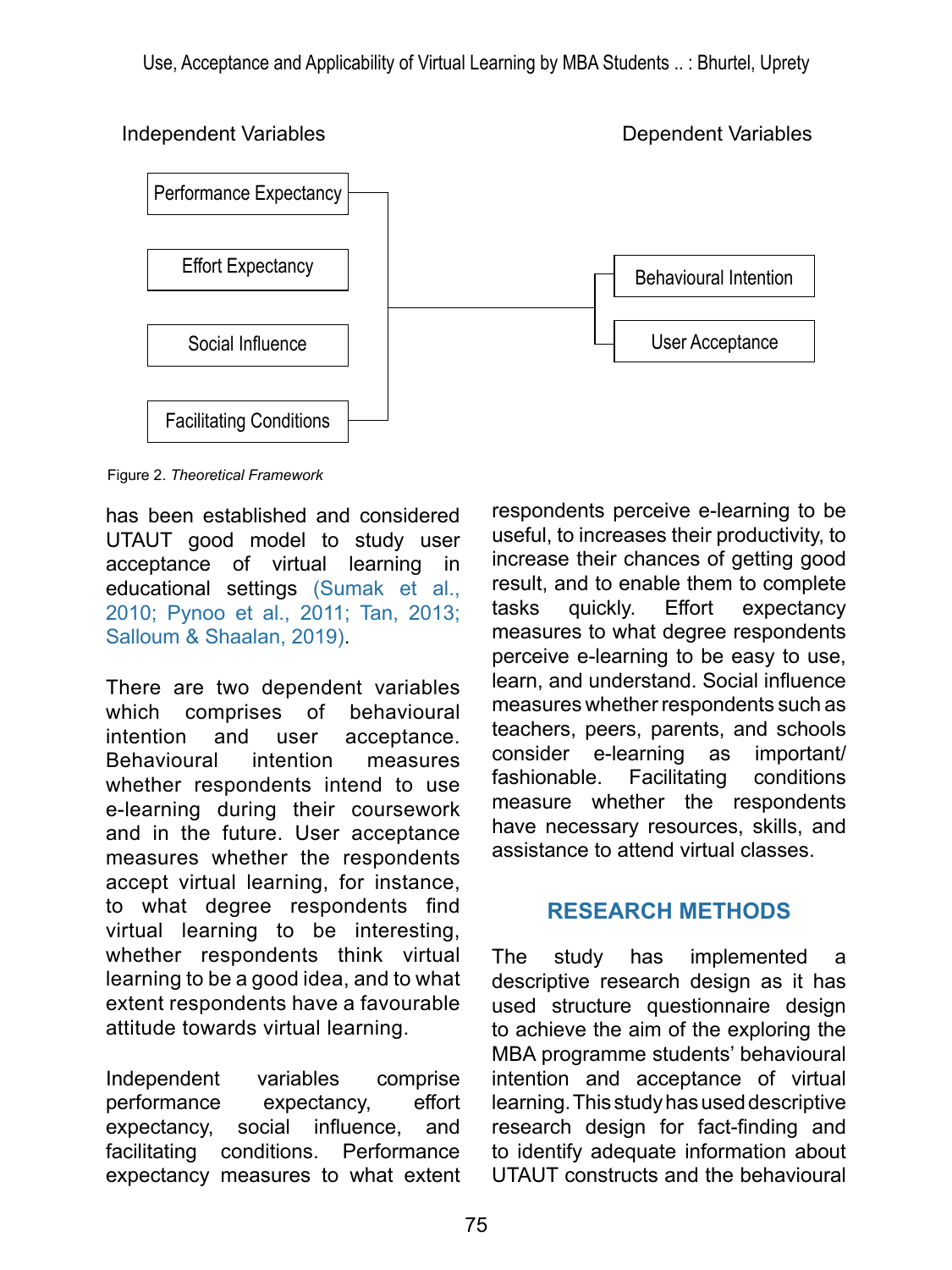intention and user acceptance of virtual learning and its relationship. This study requires hypothesis testing, which is why inferential analysis is made.

### *Study Area, Population, and Sample*

The population of this research paper is all the students' pursuing MBA degree at TU, KU, and PU affiliated colleges based in Kathmandu. The data was collected from full time MBA programme students aged between 23 and 27 years from the School of Management, Tribhuvan University (SOMTU), the Kathmandu University School of Management (KUSOM) and business schools affiliated to Pokhara University, all of which based in Kathmandu. Since many students come to Kathmandu for higher education and since many MBA colleges are based in Kathmandu, therefore, to collect data from students from different background, Bagmati province was selected.

A validated structured questionnaire was sent to the 200 students via electronic means. However, only 142 valid responses were received resulting in 71 percent response rate. Out of 142 students, 59 respondents were of Pokhara University, 42 respondents were of Tribhuvan University and 41 respondents were of Kathmandu University.

Convenience sampling was used for data collection. Convenient sampling was used to reach the respondents for the study. An online survey questionnaire was used to collect data from students, as the data were collected during the crisis of COVID-19. Validated constructs adopted form UTAUT [\(Venkatesh et al., 2003\)](#page-18-0) was used to develop the questionnaire.

### *Reliability of the data*

This study has used Cronbach's alpha to measure the reliability and validity of the primary data to determine the internal consistency among the variables.

In this study Cronbach's alpha is used to test the validity and reliability

| Table 1: Coefficient of Cronbach's Alpha |                         |                |  |  |
|------------------------------------------|-------------------------|----------------|--|--|
| <b>Variables</b>                         | <b>Cronbach's Alpha</b> | <b>Remarks</b> |  |  |
| Performance Expectancy                   | 0.823                   | Good           |  |  |
| <b>Effort Expectancy</b>                 | 0.817                   | Good           |  |  |
| Social Influence                         | 0.754                   | Acceptable     |  |  |
| <b>Facilitating Conditions</b>           | 0.600                   | Acceptable     |  |  |
| <b>Behavioural Intention</b>             | 0.849                   | Good           |  |  |
| User Acceptance                          | 0.888                   | Good           |  |  |

*Note. Calculation based on researcher's Survey, 2021*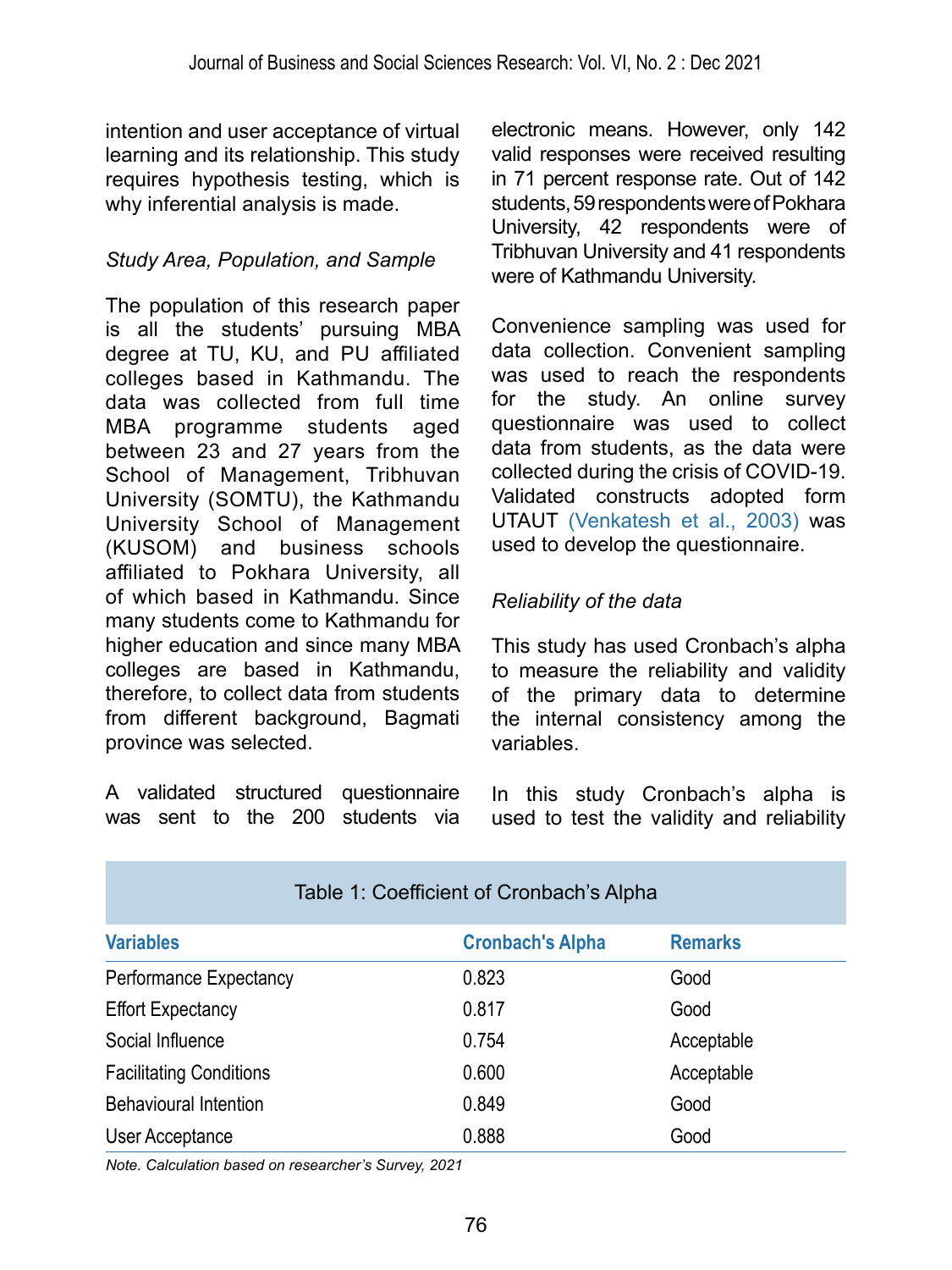Use, Acceptance and Applicability of Virtual Learning by MBA Students .. : Bhurtel, Uprety

| Table 2: Respondents Profile |                             |                  |                |  |
|------------------------------|-----------------------------|------------------|----------------|--|
| <b>Category</b>              | <b>Response Category</b>    | <b>Frequency</b> | Percentage (%) |  |
| Gender                       | Male                        | 59               | 41.5           |  |
|                              | Female                      | 83               | 58.5           |  |
|                              | Total                       | 142              | 100            |  |
| University                   | Pokhara University          | 59               | 41.5           |  |
|                              | <b>Tribhuvan University</b> | 42               | 29.6           |  |
|                              | Kathmandu University        | 41               | 28.9           |  |
|                              | Total                       | 142              | 100            |  |

*Note. Calculation based on researcher's Survey, 2021*

of the primary data for determining internal consistency among the various constructs. An alpha value of 0.7 or higher is considered valid and is the reliable standard of approval (Tabler, 2018). Five out of six variables have reliability of least 0.70, except for facilitating conditions. However, for academic purpose 0.6 is also considered just acceptable. Thus, the variables in the study are reliable and valid enough to carry out the research.

In this section, various descriptive statistical tools such as percentage, mean, and standard deviation of all independent and dependent variables were used.

To inference the impact of UTAUT constructs on behavioural intention and user acceptance correlation and regression analysis were employed Nevertheless, the conclusion of the study is based on the results of regression analysis as the study aims to find the impact of one variable on other.

### **DATA ANALYSIS AND DISCUSSIONS DESCRIPTIVE ANALYSIS**

Descriptive analysis presents the simple description of respondents' profile, independent variables and dependent.

The distribution of students based on the gender reveal that most students are female (58.5%) followed by male students (41.5%).Similarly, in terms of frequency, 59 respondents are male and 83 respondents are female. The distribution of students according to the university reveals that most students are in Pokhara University, followed by Tribhuvan University, and Kathmandu University.

Table 3 shows the descriptive analysis of UTAUT constructs (independent variables).The mean of performance expectancy is 3.22 shows that respondents agree about virtual learning being useful to them. Effort expectancy has a mean value of 3.672 reveals that respondents agree that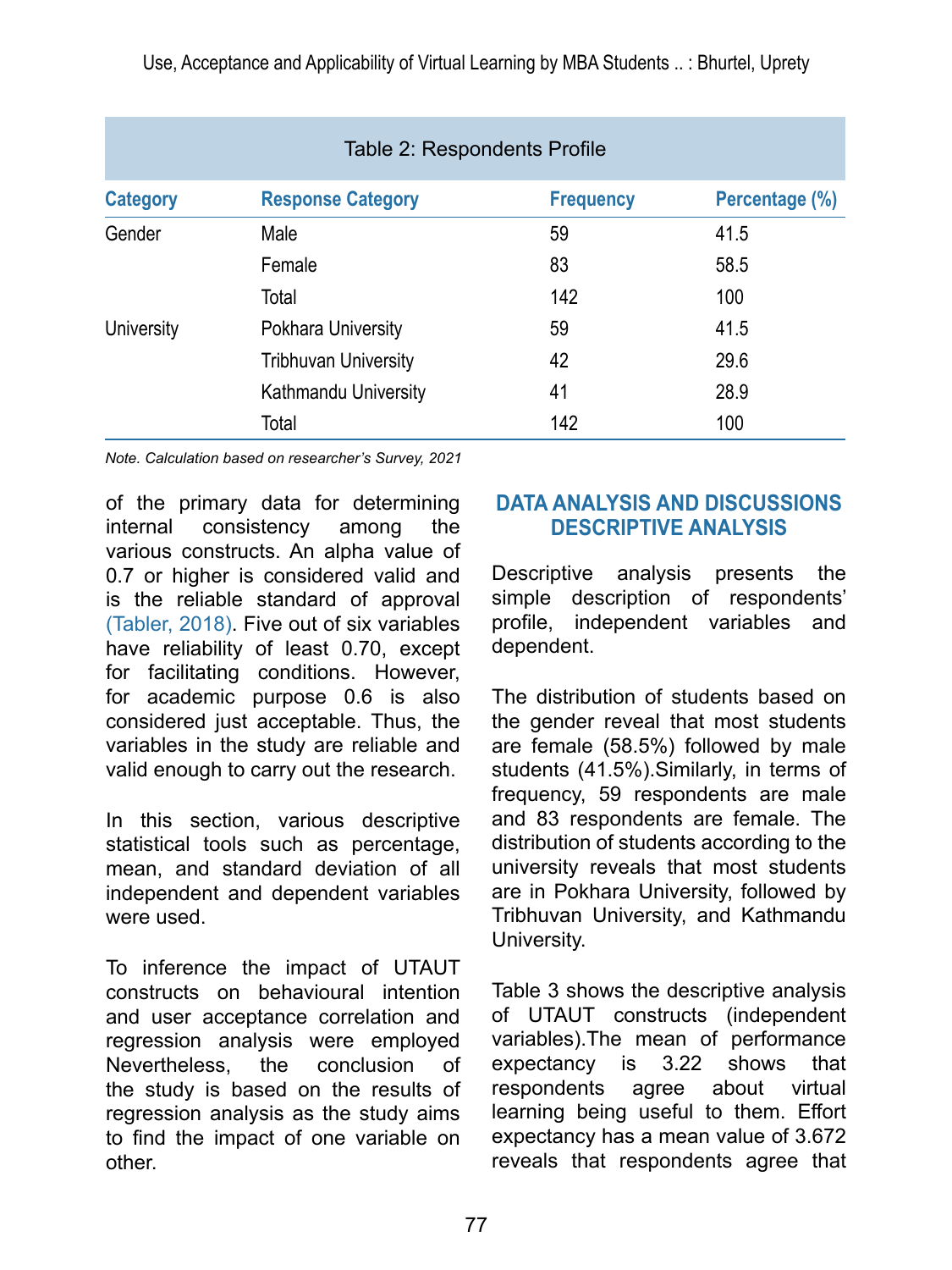| Table 3: Descriptive analysis of Independent Variables |             |                           |  |  |  |
|--------------------------------------------------------|-------------|---------------------------|--|--|--|
| <b>Descriptive Analysis: Independent Variables</b>     | <b>Mean</b> | <b>Standard Deviation</b> |  |  |  |
| Performance Expectancy                                 | 3.22        | 0.828                     |  |  |  |
| <b>Effort Expectancy</b>                               | 3.67        | 0.741                     |  |  |  |
| Social Influence                                       | 3.39        | 0.765                     |  |  |  |
| <b>Facilitating Conditions</b>                         | 3.6         | 0.646                     |  |  |  |

The statements range from 1 to 5 (1= Strongly Disagree, 2= Disagree, 3= Neutral, 4= Agree, and 5= Strongly Agree) *Note. Calculation based on researcher's Survey, 2021*

| Table 4: Descriptive analysis of Dependent Variables |             |                           |  |  |
|------------------------------------------------------|-------------|---------------------------|--|--|
| <b>Descriptive Analysis: Dependent Variables</b>     | <b>Mean</b> | <b>Standard Deviation</b> |  |  |
| <b>Behavioural Intention</b>                         | 35          | 0.859                     |  |  |
| User Acceptance                                      | 3.35        | 0.892                     |  |  |

The statements from 1 to 5 (1= Strongly Disagree, 2= Disagree, 3= Neutral, 4= Agree, and 5= Strongly Agree) *Note. Calculation based on researcher's Survey, 2021*

Virtual learning system easy to use and learn. Respondents also agree about the influence of the social influence factor in the use of VLE as the mean score is 3.39. The mean score of 3.60 show that respondents agree that they have the facilitating conditions for virtual learning.

Table 4 shows the descriptive analysis of independent variables. Respondents agree that they intend to use virtual learning as the mean score is 3.50. Respondents slightly agree to the use and acceptance of virtual learning as the mean score is 3.35

### *Correlation Analysis*

Correlation Analysis is implemented

to evaluate the correlation intensity between independent (performance expectancy, effort expectancy, social influence, and facilitating conditions) and dependent variable (behavioural intention and user acceptance). Correlation also measures the direction of the relationship between two variables.

The correlation analysis in Table 5 shows that all the independent variables have a significant positive relationship with behavioural intention. The data in table 5 shows that all the independent variables are highly correlated with the behavioural intention. The data shows that performance expectancy and behavioural intention of virtual learning has the highest correlation.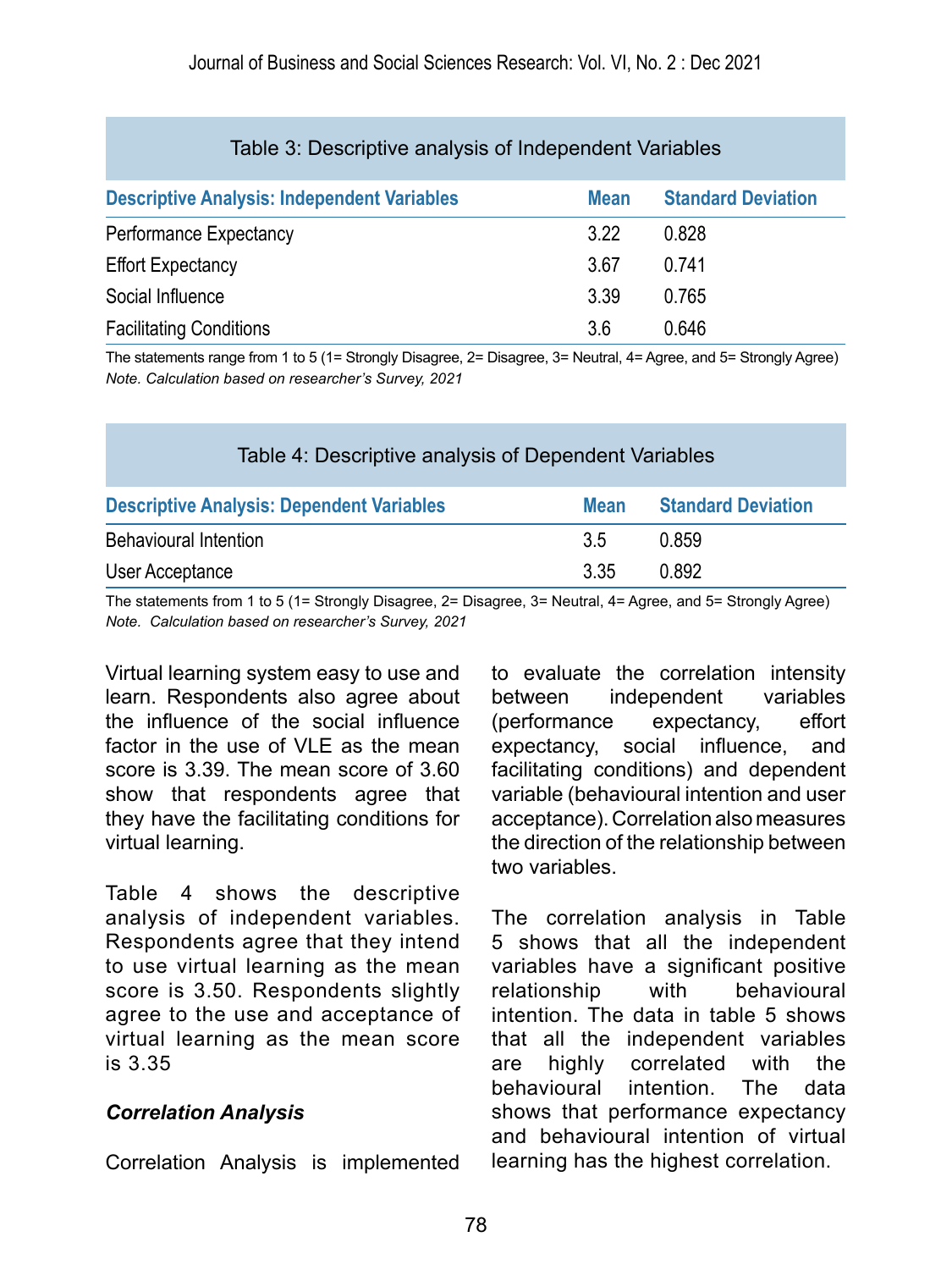| Table 5: Correlation Analysis of Behavioural Intention and<br>All Independent Variables |                |                |                |           |                |  |
|-----------------------------------------------------------------------------------------|----------------|----------------|----------------|-----------|----------------|--|
|                                                                                         | Y <sub>1</sub> | X <sub>1</sub> | X <sub>2</sub> | X3        | X <sub>4</sub> |  |
| Υ1                                                                                      | 1              | $0.635**$      | $0.523**$      | $0.615**$ | $0.593**$      |  |
|                                                                                         |                | 0.000          | 0.000          | 0.000     | 0.000          |  |
| X1                                                                                      |                | 1              | $0.509**$      | $0.462**$ | $0.504**$      |  |
|                                                                                         |                |                | 0.000          | 0.000     | 0.000          |  |
| X <sub>2</sub>                                                                          |                |                | 1              | $0.416**$ | $0.584**$      |  |
|                                                                                         |                |                |                | 0.000     | 0.000          |  |
| X <sub>3</sub>                                                                          |                |                |                | 1         | $0.480**$      |  |
|                                                                                         |                |                |                |           | 0.000          |  |
| X4                                                                                      |                |                |                |           |                |  |

\*\* Correlation is significant at the 0.01 level (2-tailed). \* Correlation is significant at the 0.05 level (2-tailed). *Note. Calculation based on researcher's Survey, 2021*

The correlation analysis in table 6 shows that all independent variables have significant positive correlation with user acceptance of virtual learning.

Among the independent variables, performance expectancy and user acceptance have the highest correlation.

Here, X1, X2, X3, and X4 represent the independent variables. They are symbolised for X1=Performance Expectancy, X2= Effort Expectancy, X3=Social Influence, X4=Facilitating Conditions. In other the hand, Y1, Y2 are dependent variables representing Y1= Behavioural intention and Y3= User Acceptance.

### *Regression Analysis*

Regression Analysis shows the impact of independents variables on dependent variables. Table 7

shows the impact of performance expectancy, effort expectancy, social influence, and facilitating conditions (independent variables) on behavioural intention of virtual learning. Table 8 shows the impact performance expectancy, effort expectancy, social influence, and facilitating conditions on user acceptance of virtual learning. The data are analyzed, and the results are discussed in the following paragraphs.

From table 7 and 8 it is found that that performance expectancy, social influence, and facilitating conditions has a significant impact on both dependent variables: behavioural intention and user acceptance of virtual learning. The R square value in table 7 is 0.584 and in table 8 is 0.637. These values state that the independent variables explain behavioural intention by 58.4% and user acceptance by 63.7%.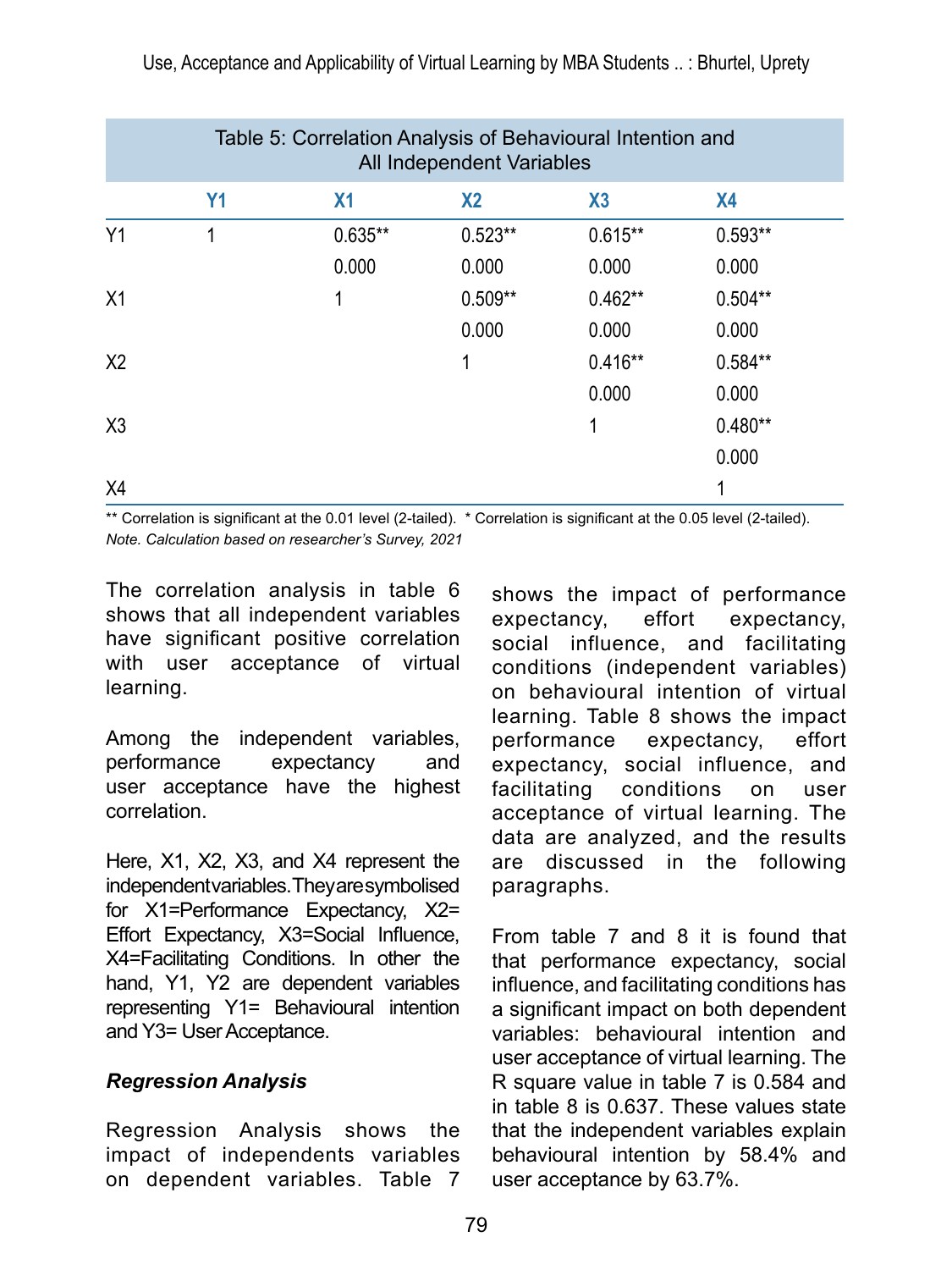| Table 6: Correlation Analysis of User Acceptance and All Independent Variables |           |                |                |           |           |
|--------------------------------------------------------------------------------|-----------|----------------|----------------|-----------|-----------|
|                                                                                | <b>Y2</b> | X <sub>1</sub> | X <sub>2</sub> | X3        | <b>X4</b> |
| <b>Y2</b>                                                                      | 1         | $0.673**$      | $0.449**$      | $0.672**$ | .560**    |
|                                                                                |           | 0.000          | 0.000          | 0.000     | 0.000     |
| X1                                                                             |           | 1              | $0.509**$      | $0.462**$ | $0.504**$ |
|                                                                                |           |                | 0.000          | 0.000     | 0.000     |
| X <sub>2</sub>                                                                 |           |                | 1              | $0.416**$ | $0.584**$ |
|                                                                                |           |                |                | 0.000     | 0.000     |
| X3                                                                             |           |                |                | 1         | $0.480**$ |
|                                                                                |           |                |                |           | 0.000     |
| X4                                                                             |           |                |                |           | 1         |
| X <sub>5</sub>                                                                 |           |                |                |           |           |

\*\* Correlation is significant at the 0.01 level (2-tailed). \* Correlation is significant at the 0.05 level (2-tailed). *Note. Calculation based on researcher's Survey, 2021*

The R square values also indicate that there are many other factors that influence behavioural intention and user acceptance of virtual

In both results, effort expectancy does not have a significant impact on both dependent variables. Also, there is no multi-collinearity. The Variance Inflation Factor is less than 10 in each variable. Similarly, the regression model fits the data in view of the F-value and significance level of 48.158 and 60.073 which shows that model is appropriate. There is a significant relationship between dependent and at least one independent variable.

### **Discussion**

The finding of the study suggests that respondents agree with performance expectancy of virtual learning. Students do find virtual learning to be useful in

their course. During the times of covid-19 stakeholders of educational institutions including students have realised how useful virtual learning is. Similarly, students agreed with the perceived ease of use (effort expectancy) of virtual learning the most. The analysis reveals that students find using and learning VLS easy. It is because the age group of students of the study are digital natives, i.e., someone who has grown up in digital age. Therefore, students won't mostly have technological issues.

Besides, students also agree the role of social influence to use virtual learning. This research was carried out during the crisis of covid -19, so many schools and colleges have asked students to use virtual learning mandatorily. It is obvious that teachers would ask their student and think that students should use virtual learning. Besides, schools who do not use virtual learning have, no other means to continue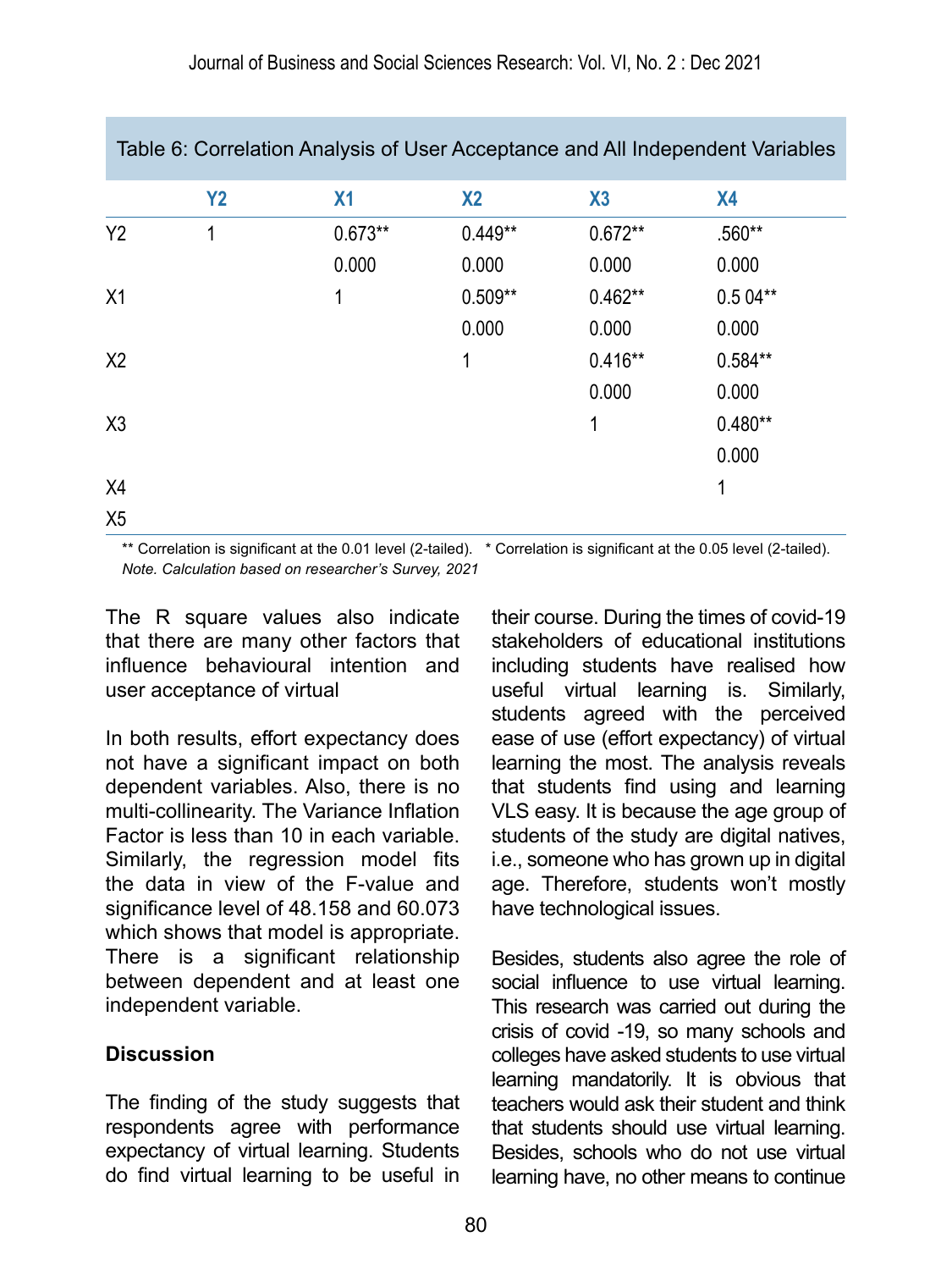learning therefore many people think students should use virtual learning.

Furthermore, students agree that they have facilitating conditions to learn virtually. One explanation could be the growing rate of internet users in Nepal. The internet users have grown by 315000 between the year 2019 and 2020. In January 2020, the number of internet users were 10.21 million [\(Kemp,2020\)](#page-16-9) and the number is increasing. It is obvious that students have facilitating conditions as the MBA programme requires students to have mobile or computer, even if the course is classroom-based. Therefore, many students have access to mobile/ laptops and internet and skills to use it.

The analysis shows that students agree that they intend to use virtual learning. Moreover, the students slightly agree with the use and acceptance of virtual learning.

The results conclude that performance expectancy, social influence and

facilitating conditions have significant positive impact on the behavioural intention of students to use virtual learning. Performance expectancy and social influence are the strongest determinant of behavioural intention of virtual learning which is consistent with findings of [Liao et al., \(2004\).](#page-17-7) Moreover, [Raaij and Schepers \(2008\)](#page-17-6) and [Sumak](#page-17-9)  [et al., \(2010\)](#page-17-9) have found performance<br>expectancy to be the strongest expectancy to be the strongest determinant of behavioural intention to use a technology. Therefore, educational institutions need to demonstrate the usefulness of virtual learning, if they want to increase the behavioural intention of students to use virtual learning.

Moreover, this research was conducted in a mandatory setting, and in such case many studies have found social influence to have a significant role [\(Agarwal & Prasad, 1997;](#page-16-10) [Hartwick &](#page-16-11)  [Barki, 1994;](#page-16-11) [Karahanna, 1999;](#page-16-12) Taylor & Todd, 1995a; Thompson, 1994; [Venkatesh& Davis, 2000](#page-17-2) as cited in [Liao et al., 2004\).](#page-17-7)

| Table 7: Regression Results of Benavioural Intention |             |                |                |            |  |  |
|------------------------------------------------------|-------------|----------------|----------------|------------|--|--|
| <b>Dependent Variable: Behavioural Intention</b>     | <b>Beta</b> | <b>T</b> Value | <b>P</b> Value | <b>VIF</b> |  |  |
| (Constant)                                           | $-0.263$    | $-0.887$       | 0.377          |            |  |  |
| Performance Expectancy                               | 0.342       | 4.768          | 0.000          | 1.576      |  |  |
| <b>Effort Expectancy</b>                             | 0.111       | 1.330          | 0.186          | 1.697      |  |  |
| Social Influence                                     | 0.358       | 4.824          | 0.000          | 1.437      |  |  |
| <b>Facilitating Conditions</b>                       | 0.290       | 2.970          | 0.004          | 1.775      |  |  |
| R Square                                             | 0.584       |                |                |            |  |  |
| F Value                                              | 48.158      |                |                |            |  |  |
| P Value                                              | 0.000       |                |                |            |  |  |

#### Table 7: Regression Results of Behavioural Intention

*Note. Calculation based on researcher's Survey, 2021*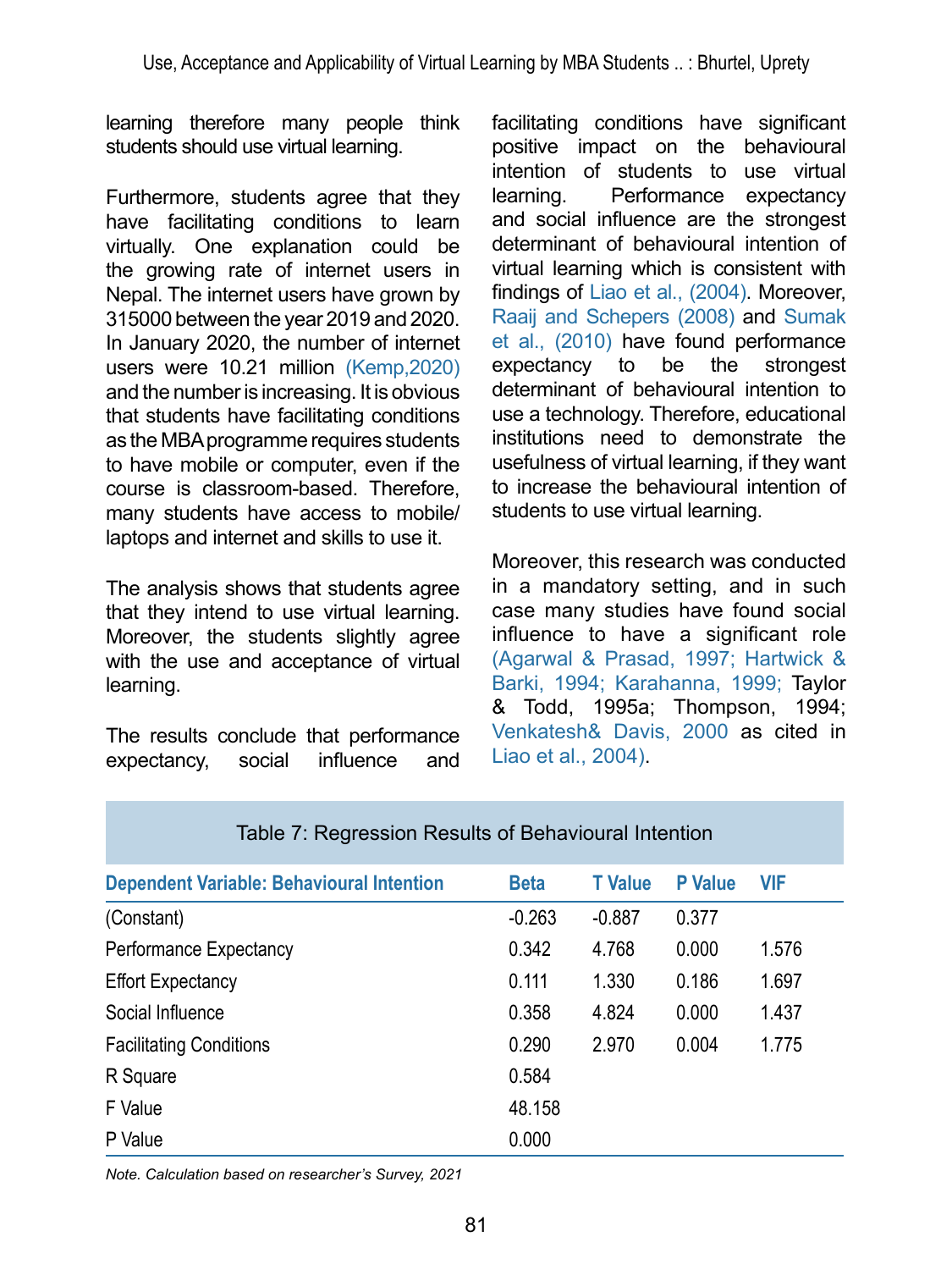| Table 8: Regression Results of User Acceptance of Virtual Learning |             |                |                |            |  |  |
|--------------------------------------------------------------------|-------------|----------------|----------------|------------|--|--|
| <b>Dependent Variable: User Acceptance</b>                         | <b>Beta</b> | <b>T</b> Value | <b>P</b> Value | <b>VIF</b> |  |  |
| (Constant)                                                         | $-0.423$    | $-1.473$       | 0.143          |            |  |  |
| Performance Expectancy                                             | 0.445       | 6.392          | 0.000          | 1.576      |  |  |
| <b>Effort Expectancy</b>                                           | $-0.041$    | $-0.504$       | 0.615          | 1.697      |  |  |
| Social Influence                                                   | 0.481       | 6.680          | 0.000          | 1.437      |  |  |
| <b>Facilitating Conditions</b>                                     | 0.239       | 2.524          | 0.013          | 1.775      |  |  |
| R Square                                                           | 0.637       |                |                |            |  |  |
| P Value                                                            | 0.000       |                |                |            |  |  |
| F Value                                                            | 60.073      |                |                |            |  |  |

*Note. Calculation based on researcher's Survey, 2021*

On the other hand, the absence of significant impact of effort expectancy on behavioural intention to use virtual learning is consistent with results of [Sumak et al., \(2010\)](#page-17-9) and Salloum and Shaalan (2019).

Similarly, the results show that performance expectancy, social influence, and facilitating conditions have significant positive impact on user acceptance of virtual learning. Many studies have found facilitating conditions directly impacts use behaviour such as studies of [Liao et al., \(2004\),](#page-17-7) [Sumak et](#page-17-9) [al., \(2010\)](#page-17-9), [Tan \(2013\),](#page-17-10) and Salloum and Shaalan (2019). Also, performance expectancy and social influence are the strongest determinant of user acceptance of virtual learning. Effort expectancy has no significant impact on user acceptance of virtual learning.

### **CONCLUSION AND IMPLICATIONS**

This research study has found out the impact of performance

expectancy, effort expectancy, social influence, and facilitating conditions on behavioural intention and acceptance level of virtual learning among MBA students. Besides, the study investigated the behavioural intention and user acceptance of virtual learning. This study used the Unified Theory of Acceptance and Use of Technology (UTAUT) model to investigate the influence of different factors on behavioural intention and user acceptance of virtual learning.

From the results, it can be concluded that performance expectancy, social influence, and facilitating conditions have a significant impact on both<br>behavioural intention and user behavioural intention and user acceptance of virtual learning. What is more, performance expectancy and social influence impacts both the behavioural intention and user acceptance of virtual learning the most. Meantime, effort expectancy does not impact behavioural intention and user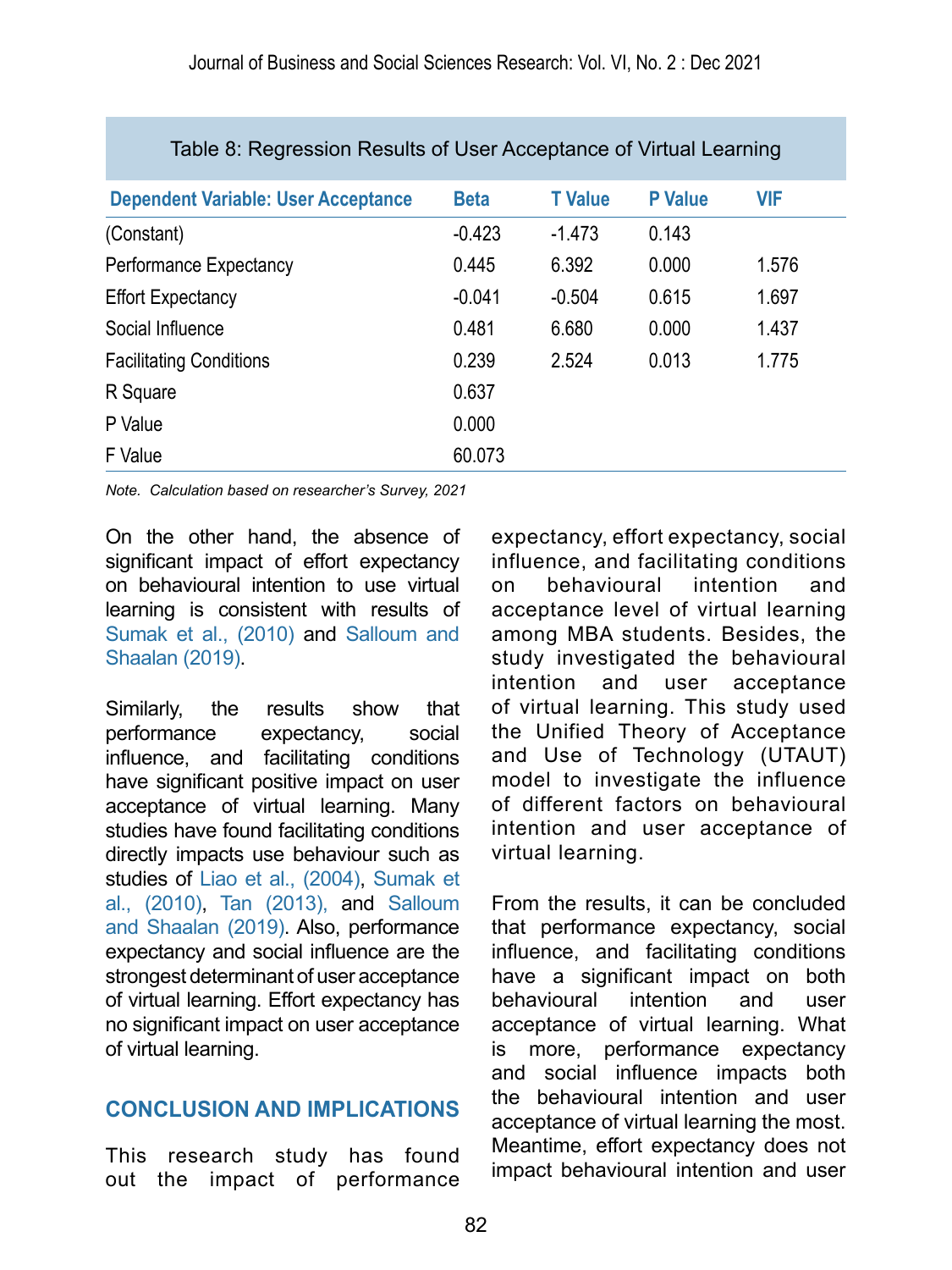acceptance significantly.

In addition, it can be concluded that students' intent to use virtual learning and somewhat agree to use and acceptance of virtual learning. Students agree that virtual learning is a good idea and have a favourable attitude towards virtual learning.

This study provides insights into educational institutions, particularly business schools on what factors should be considered during the implementation of virtual learning.

In a nutshell, students intend and accept to use virtual learning to some extent. The usefulness of virtual learning and social influence play a significant part to increase the use of virtual learning among students. In addition, the findings of the study are mostly consistent with the findings of UTAUT model. Therefore, the UTAUT model can be used to study virtual learning/e-learning and is relevant in Nepal as well.

### **REFERENCES**

- <span id="page-16-10"></span>Agarwal, R., & Prasad, J. (1997). The role of innovation characteristics and perceived voluntariness in the acceptance of information technologies. *Decision Sciences, 28*(3), 557-582. doi: [https://doi.](https://doi.org/10.1111/j.1540-5915.1997.tb01322.x) [org/10.1111/j.1540-5915.1997.tb01322.x](https://doi.org/10.1111/j.1540-5915.1997.tb01322.x)
- [Arkorful, V., & Abaidoo, N. \(2015\).](#page--1-1) The role of e-learning, advantages and disadvantages of its adoption in higher education. *International Journal of Instructional Technology and Distance Learning, 12,*  29-42. Retrieved from: https://www.itdl.org/ Journal/Jan\_15/Jan15.pdf#page=33
- <span id="page-16-6"></span>[Chuttar, M. \(2009\). Overview of the technology](#page--1-1)  [acceptance model: Origins, development](#page--1-1)  [and future directions.](#page--1-1) *Sprouts: Working [Papers on Information System, 9](#page--1-1)*(37). [Retrieved from https://aisel.aisnet.org/](#page--1-1)

[sprouts\\_all/290](#page--1-1)

- <span id="page-16-2"></span>Clark, R.C., & Mayer, R.E. (2016). *E-learning and the science of instruction: Proven guidelines for consumers and designers of multimedia learning* (4th ed.)*.* John Wiley & Sons, Inc. *Rewrite this reference as per APA format*
- Dahal, S. (2020). Is Nepal's education sector prepared for digital disruption? *The Annapurna Express.* Retrieved from https://theannapurnaexpress.com/
- <span id="page-16-0"></span>DeVaney, J., Shimshon, G., Rascoff, M., &Maggioncalda, Jeff. (2020). Higher ed needs long term plan for virtual learning. *Havard Business Review.* Retrieved from <https://hbr.org/>
- <span id="page-16-8"></span>Ghimere, B. (2020). Digital divide too wide for online classes to succeed in Nepal. *The Kathmandu Post.* Retrieved from: [https://](https://kathmandupost.com/) [kathmandupost.com/](https://kathmandupost.com/)
- <span id="page-16-1"></span>Govindarajan, V., & Srivastava, A. (2020). What the shift to virtual learning could mean for the future of higher Ed?.*Harvard Business Review.* Retrieved from<https://hbr.org/>
- Govindarajan, V., & Srivastava, A.'(2020). A post-pandemic strategy for U.S. higher ed. *Harvard Business Review.* Retrieved from<https://hbr.org/>
- <span id="page-16-11"></span>Hartwick, J., & Barki, H. (1994). Explaining the role of user participation in information system use. *Management Science*, 40(4), 440-465. doi [https://doi.org/10.1287/](https://doi.org/10.1287/mnsc.40.4.440) [mnsc.40.4.440](https://doi.org/10.1287/mnsc.40.4.440)
- <span id="page-16-4"></span>Haythornthwaite, C. (2002). Building social networks via computer networks: Creating and sustaining distributed learning communities. Building Virtual Communities: *Learning and Change in Cyberspace*, 159-190. doi [http://dx.doi.](http://dx.doi.org/10.1017/CBO9780511606373.011) [org/10.1017/CBO9780511606373.011](http://dx.doi.org/10.1017/CBO9780511606373.011)
- <span id="page-16-3"></span>Hrastinski, S. (2008). Asynchronous and synchronous e-learning. *EDUCAUSE Quarterly, 31*(1). Retrieved from https:// er.educause.edu/
- <span id="page-16-7"></span><span id="page-16-5"></span>Hsu, H. (2012). The acceptance of Moodle: An empirical study based on UTAUT. *Creative Education. 3*(8)*,* 44-46. doi:10.4236/ ce.2012.38B010.
- <span id="page-16-12"></span>Karahanna, E., & Straub, D. W. (1999). The psychological origins of perceived usefulness and ease of use. *Information & Management, 35*(4), 237-250. doi [https://](https://doi.org/10.1016/S0378-7206(98)00096-2) [doi.org/10.1016/S0378-7206\(98\)00096-2](https://doi.org/10.1016/S0378-7206(98)00096-2)
- <span id="page-16-9"></span>Kemp, S. (2020). Digital 2020: Nepal. Retrieved from https://datareportal.com/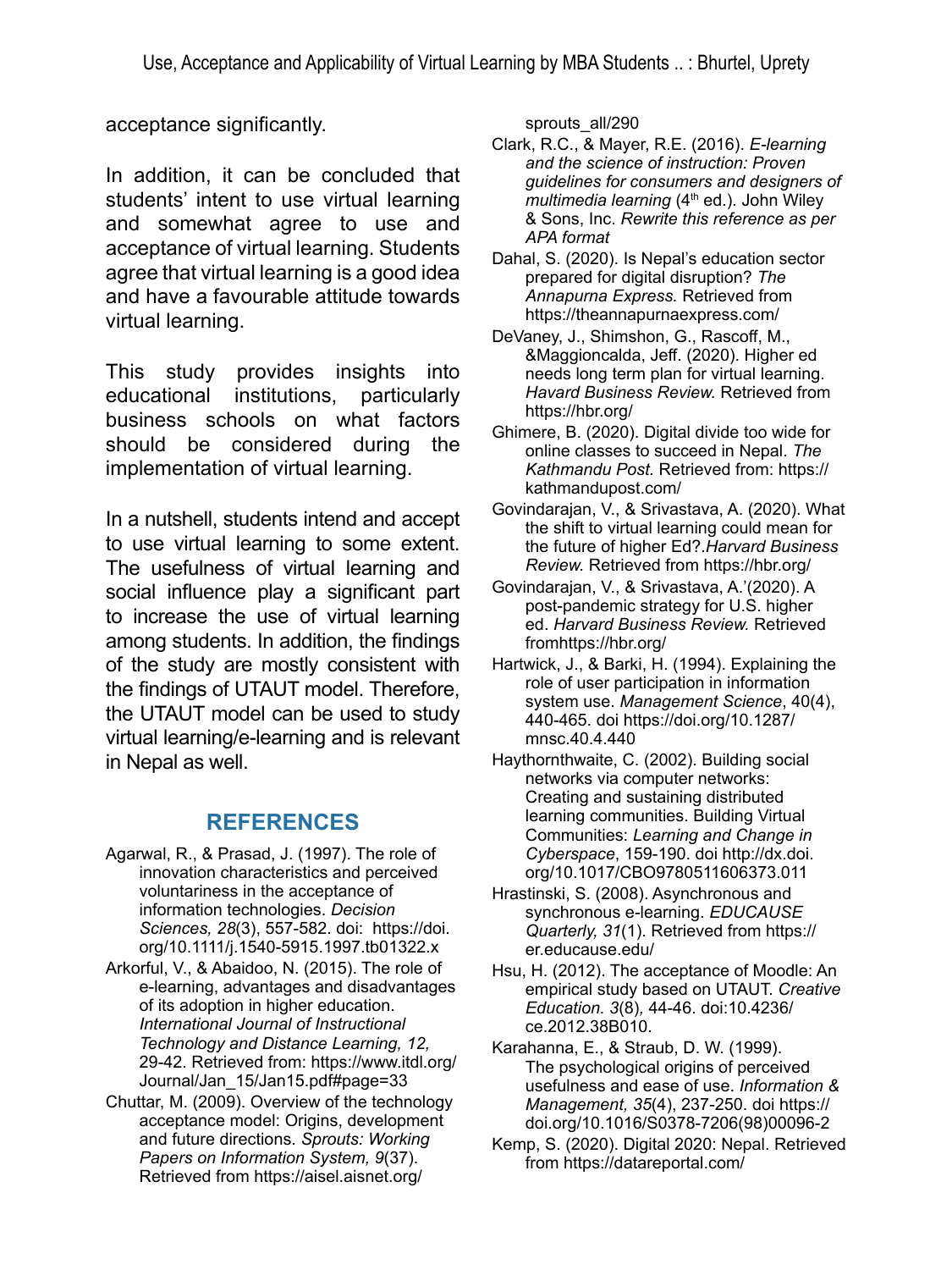<span id="page-17-0"></span>Koksal, I. (2020). The rise of online learning. *Forbes.* Retrieved from https://www.forbes. com/#26347afb2254

<span id="page-17-7"></span>Liao, Q., Shim, J.P., & Luo, X. (2004). Student acceptance of web-based learning environment: an empirical investigation of an undergraduate IS course. *Proceedings on Tenth Americas Conference on Information System.* Retrieved from http:// aisel.aisnet.org/amcis2004/377

Marins, L.L., & Kellermanns. (2004). A model of school students' acceptance of web-based course management system. *Academy of Management Learning and Education 3*(1), 7-26. doi: [https://doi.org/10.5465/](https://doi.org/10.5465/amle.2004.12436815) [amle.2004.12436815](https://doi.org/10.5465/amle.2004.12436815)

<span id="page-17-3"></span>Pangeni, S.K. (2016). Open and Distance Learning: Cultural Practices in Nepal. *European Journal of Open, Distance and E-learning 19*(2). doi: [https://doi.](https://doi.org/10.1515/eurodl-2016-0006) [org/10.1515/eurodl-2016-0006](https://doi.org/10.1515/eurodl-2016-0006)

<span id="page-17-4"></span>Poddar, M. (2018). To what extent has e-learning developed in Nepal? *Glocal Khabar.* Retrieved from: [https://](https://glocalkhabar.com/) [glocalkhabar.com/](https://glocalkhabar.com/)

<span id="page-17-1"></span>Poudel, R. (2020). Covid-19 outbreak and professional education: Shifting from physical to virtual classes. *The Himalayan Times.* Retrieved from [https://](https://thehimalayantimes.com/) [thehimalayantimes.com/](https://thehimalayantimes.com/)

<span id="page-17-5"></span>Pituch, K.A., & Lee, Y. (2006). The influence of system characteristics on e-learning use. *Computer & Education,47*(2), 222-224. doi: [https://doi.org/10.1016/j.](https://doi.org/10.1016/j.compedu.2004.10.007) [compedu.2004.10.007](https://doi.org/10.1016/j.compedu.2004.10.007)

<span id="page-17-8"></span>Pynoo, B., Devolder, P., Tondeur, J., Braack, J.V., Doyck, W., &Duyck, P. (2011). Predicting secondary school teachers' acceptance and use of a digital learning environment: A cross-sectional study. *Computers in Human Behavior, 27*(1), 568-575. doi[:https://doi.org/10.1016/j.](https://doi.org/10.1016/j.chb.2010.10.005) [chb.2010.10.005](https://doi.org/10.1016/j.chb.2010.10.005)

<span id="page-17-6"></span>Raaij, E.M.V., & Schepers, J.J.L. (2008). The acceptance and use of virtual learning in China. *Computers & Education, 50*(3), 838-852. doi: https://doi.org/10.1016/j. compedu.2006.09.001

Salloum, S.A., & Shaalan, K. (2019). Factors affecting students' acceptance of e-learning system in higher education using UTAUT and structural equation modeling approaches. *Proceedings of the International Conference on Advanced Intelligent Systems and Informatics,* 469- 480. doi [http://dx.doi.org/10.1007/978-3-](http://dx.doi.org/10.1007/978-3-319-99010-1_43) [319-99010-1\\_43](http://dx.doi.org/10.1007/978-3-319-99010-1_43)

Sapkota, N. (2020). Sikai Chautari: Nepal's government online learning platform. *Techsathi.* Retrieved from: https:// techsathi.com/

Sharma, k., & Joshi, A. (2020). Readiness for the online classes during covid-19 pandemic among students of Chitwan Medical College. *Journal of Nepal Health Research Council, 18*(47), 316- 319. doi: https://doi.org/10.33314/jnhrc. v18i2.2725

Sharma, K., Deo, G., Timalsina, S., Joshi, A., Shrestha, A., & Neupane, H.C. (2020). Online learning in the face of covid-19 pandemic: Assessment of students' satisfaction at Chitwan Medical College of Nepal. *Kathmandu University Medical Journal, 18*(70), 40-47. Retrieved from: <http://www.kumj.com.np/>

<span id="page-17-11"></span>Sthapit, A., & Shrestha, B. (2020). Comparative knowledge gained from online and face to face learning modes in management courses in Nepal. *Journal of Business and Social Science Research, 5*(1), 35-50. doi: https://doi. org/10.3126/jbssr.v5i1.30197

<span id="page-17-9"></span>Sumak, B., Polancic, G., & Hericko, M. (2010). An empirical study of virtual learning environment adoption using UTAUT. *2010 Second International Conference on Mobile, Hybrid and On-line learning,* 17-22*.*  doi: 10.1109/elml.2010.11

Taber, K. (2018). The use of Cronbach's Alpha when developing and reporting research instruments in science education. *Research in Science Education, 48*(1), 1-24. doi:10.1007/ s11165-016-9602-2

<span id="page-17-10"></span>Tan, P.J.B. (2013). Applying the UTAUT to understand factors affecting the use of English e-learning websites in Taiwan. *SAGE Open, 3*(4), 1-12. doi:10.1177/2158244013503837

Taylor, S., & Todd, P. (1995). Assessing IT usage: The role of prior experience. *MIS Quarterly, 19*(4), 561-570. doi [https://doi.](https://doi.org/10.2307/249633) [org/10.2307/249633](https://doi.org/10.2307/249633)

<span id="page-17-2"></span>Thompson, R. L., Higgins, C.A., & Howell, J. M. (1994). Influence of experience on personal computer utilization: Testing a conceptual model. *Journal of Management Information Systems, 11*(1), 167-187. doi <https://doi.org/10.2307/249633>

Venkatesh, V.,& Davis, F.D. (2000). A theoretical extension of technology